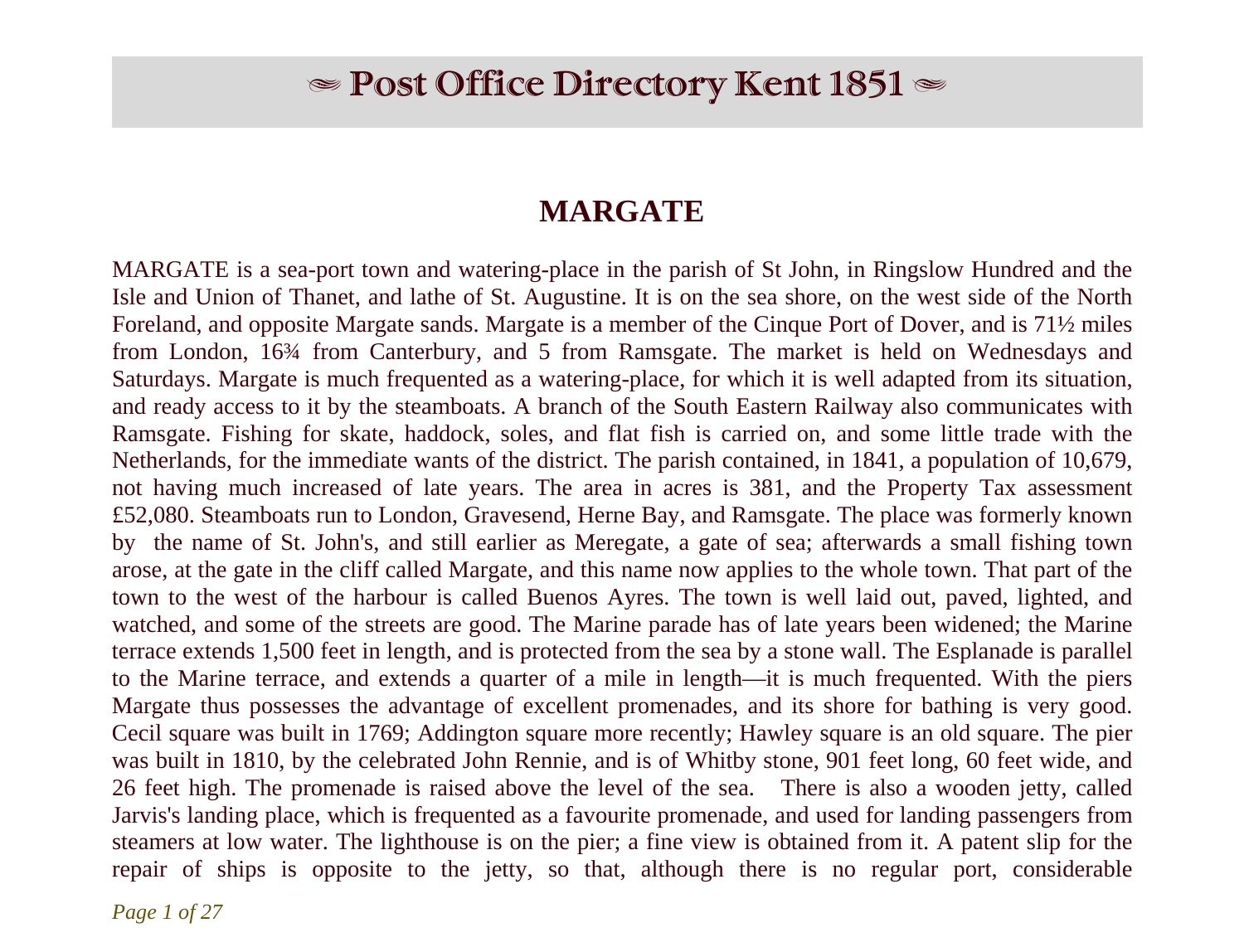accommodation is afforded for shipping. The church of St. John the Baptist is an ancient edifice, commenced in 1050. It is of rough flint; consists of a nave, two ailes, and a square tower, with 8 bells at the west end of the north aile; there is a fine organ. The brasses and monuments are numerous and ancient. The living is a vicarage, in the presentation of the Archbishop of Canterbury. Trinity church was built in 1825, but this fabric has not any endowment for the minister, the Rev. Mr. Prosser. The Cobb family have handsomely found the incomes for two assistant curates. It is in the pointed style, built of brick, cased with Bath stone, and has a nave and two ailes and chancel, with stained glass windows. The tower is 135 feet high, and was partly built at the expense of the Trinity House as a landmark. The Wesleyan Methodist chapel is in Hawley square. The Roman Catholic is in Princes crescent. Zion chapel, Addington Street , belongs to Lady Huntingdon's connexion. Ebenezer chapel, near Cross street, belongs to the Baptists; it has been lately much enlarged and improved. The Seamen's chapel is opposite Zion place. The Calvinist chapel is in Love lane. The Town hall is a plain structure, near the market, and contains some portraits; in it are held the weekly petty sessions, and monthly meetings of the Town Commissioners. The Market was erected in 1820. It is enclosed by porticos, in the Tuscan style, and iron railings. There is a good supply of meat, poultry, fish, and vegetables. The market days are Wednesdays and Saturdays. The Droit office is at the end of the pier, and is a handsome building with a portico; it has an illuminated clock. The Customhouse is on a small scale. The Post Office is in Cecil square. The Theatre is a convenient structure, built in 1787. The Assembly Rooms have billiard rooms and coffee rooms attached. The Literary and Scientific Institution was established in 1839; it is in Hawley square; the circulating library already contains 2,000 volumes, principally works of established reputation, The reading-room, under the care of a librarian, is supplied with newspapers and periodicals, and open daily to the subscribers; during the winter season lectures are occasionally delivered, chiefly on scientific subjects; most of these lectures have been illustrated by diagrams and elaborate experiments. The museum of the institution has a very extensive collection of British birds, of which a catalogue of the rarer species will be found at the institution ; the museum also possesses a collection of some of the most curious specimens of plants indigenous to the island; acting Hon. Sec. John Poussett, Esq. The Royal Seabathing Infirmary is at Westbrook; a neat building, with extensive accommodations for 210 indoor patients; it has a considerable income from legacies and gifts. The Gas works belong to the Margate, Ramsgate, and Broadstairs Company. They are in the Dane. Clifton Baths are excavated out of the solid chalk rock, and contain, besides the usual accommodation, a billiard table and an organ. The Bathing Rooms are in High street; they have reading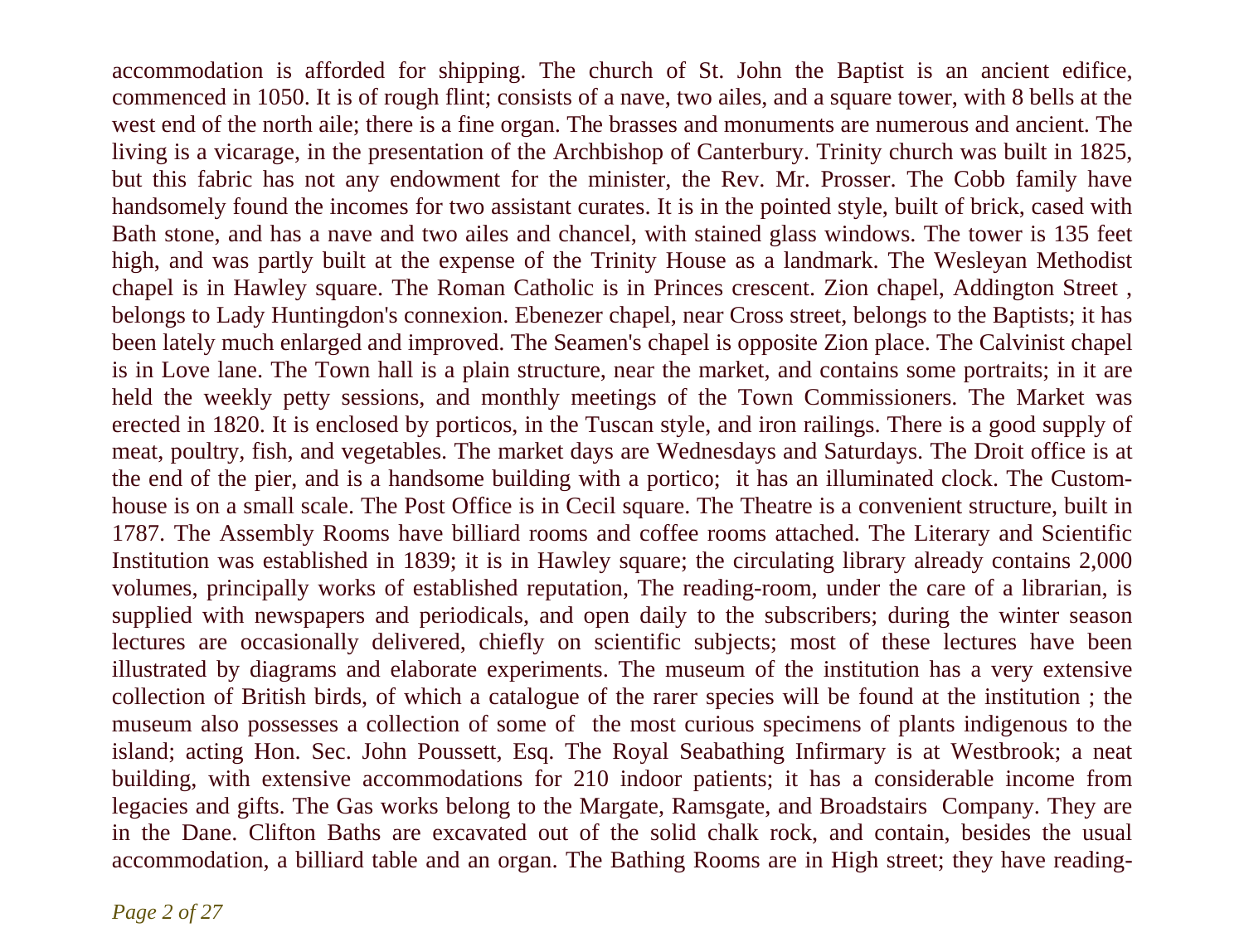rooms attached. There is also another bathing house on the Lower Marine terrace. The Tivoli Gardens are described elsewhere, but may be considered as belonging to the town. Draper's Hospital is almshouses for widows, founded in 1709. The town contains French bazaars, libraries, reading-rooms, &c, and all the stock amusements of a well-frequented watering place, and as many as 100,000 visitors sometimes arrive during the season. The Charity school provides for the education of 400 children. The Bank is in King street. Messrs. Cobb and Co. are the proprietors. Races are held annually in September on the race course, about a mile from Dandelion. Dandelion, at which are the remains of an ancient mansion with a well prison, is 1½ miles west from Margate, on the London road passing through Westbrook by Garlinge; a handsome castellated gateway, with upper chamber, still gives us an indication of the fame once surrounding the residence of Dann-de-Lyon. Near it are Street, Muthrix, Rankhorn, and Hartsdown: Hartsdown house is a gentlemanly farm fabric, commanding a fine harbour and north sea view, surrounded also with trees, and inhabited by C. T. Hatfield, Esq. Garlinge is a small hamlet, near which, in 1724, upwards of 20 ancient instruments, like adzes or chisels, of mixed brass or bell metal were found. Woodchurch is a hamlet  $2\frac{1}{2}$  miles south-west, at which formerly was the chapel of Acol Twenties, 1<sup>3</sup>/4 miles south-west. Shottendane and Salmstone, ½ mile south; here is an ancient Grange or parsonage, once belonging to Christchurch, Canterbury, but now to the See. It has remains of the chapel or infirmary. Chalk Hole is 1¾ miles south-south-west. Vincent, 2 miles south-south-west. Lydden is 2 miles south, and Fleet 2 miles south. Dane had formerly a chapel, erected in pursuance of a licence granted in 1230; it is now in ruins. Nash Court is 1 mile south from Margate, and Nash 1½ miles south, lying to the West of the road to Ramsgate. On the road to Ramsgate are Chapel Hill 1 mile south; Poor Hole 1½ miles south; near it Nash and Westwood, and Jacky Bakers 2½ miles south; near it Northwood. On the road to St. Peter's and Broadstairs are Draper's, ½ mile south-east, where are almshouses and the Quakers' meeting ; near it Updown, Sacket Hill, and Shallows, 1½ miles south.

 KINGSGATE, formerly Bartholomew Gate, takes its name from a gate through the cliffs, and from its once having been the landing place of King Charles II; and the Duke of York (James II.) It is 1½ miles north of Broadstairs and north-east of St. Peter's, and 3 miles east of Margate. Here was formerly a seat of the first Lord Holland, built on the design of the Norman villa of Cicero. The grounds he decorated with models of ancient buildings and ruins, and on the Downs erected a monument to commemorate a battle fought in the year 800 between the English and the Danes. It was afterwards the property of the celebrated Charles James Fox. From the coast is a fine view of the passing shipping; and to the north is Foreness, the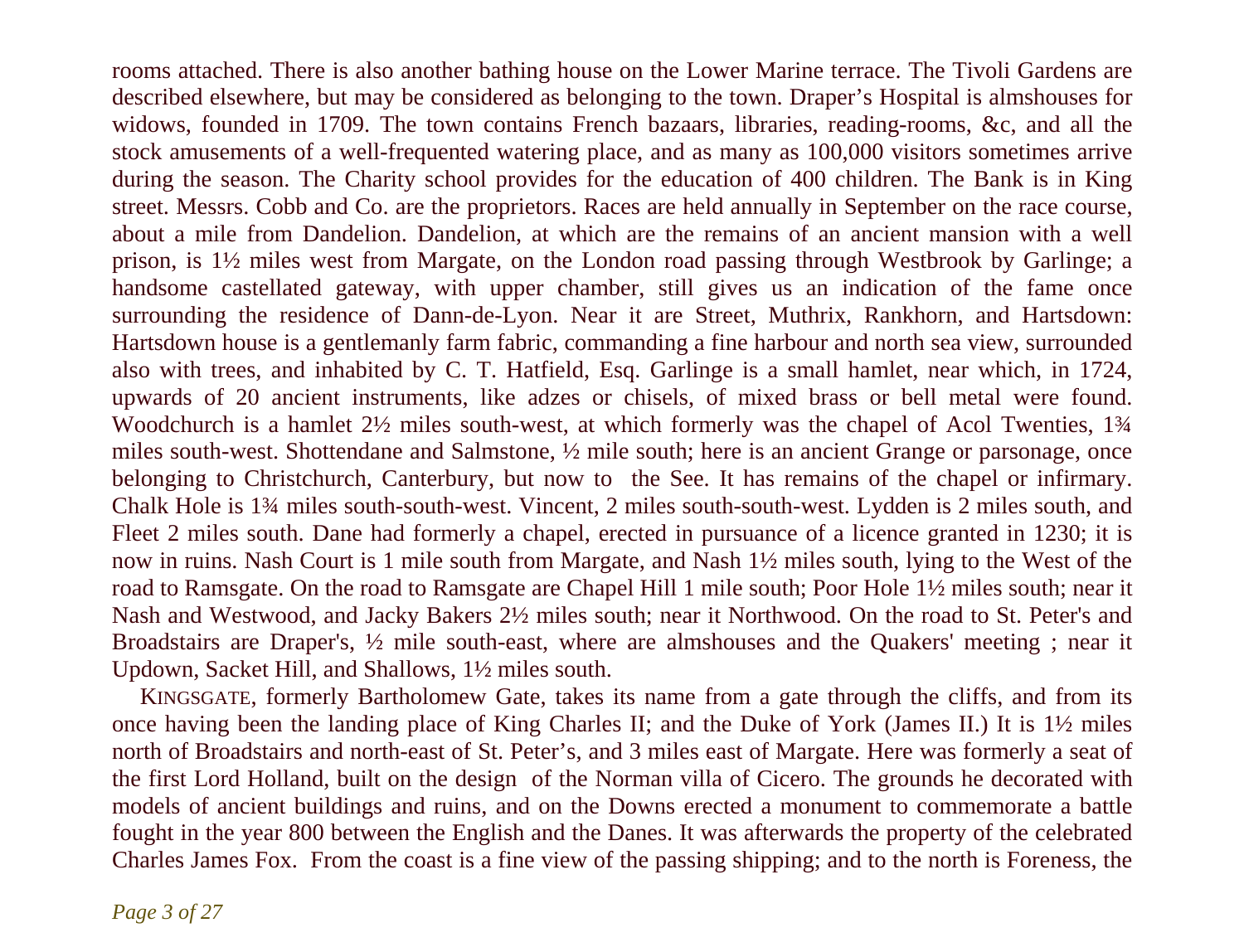north point of Kent, Long Nose Spit and Kemp's stairs, and White Ness, and on the south the North Foreland, the Acantlum Promontorium of the Romans, and the North Foreland light, 63 feet high. On the road to Margate are Northdown, a neat village, West Northdown, and George Hill. Near Northdown is Whitfield Tower, now used as a sea beacon. Hackendown, on the road to the North Foreland, is the scene of the conflict first-mentioned, where two tumuli formerly existed; and the tower of Lord Holland now marks the site. And the adjoining residences in the parish of St. Peter's, altogether make the drives from Margate to the north-east of the Isle of Thanet as attractive to its visitors as do those from Ramsgate to the south-west.

#### **GENTRY.**

Adams Thomas, esq. 11 Addington sq Alliston Williams, esq. Flint cottage Atkinson Mr. 3 East crescent

Barker John, esq. 2 Grove place Barker William, esq. Dane Bayley Mrs. Brook house Beckett Thomas Valentine, esq. 9A, Prospect row Bird Rev. Caleb [minister to the Countess of Huntingdon's chapel], Chapel house, Addington square Blackburn Thos. esq. North Down hall Blackmore Martin, esq. 6 Cliff terrace Blake William, esq. Dane house Bland Mr. 12 East crescent Boys John, esq. [J.P. for Kent & cinque ports], St. James's square Boys John Harvey, esq. 33 Hawley sq Brown Lieut. Alex. R.N. St. James's sq

Brooke William, esq. 23 Cecil square Brookson Mr. Benjamin, 115 High st Burlton Thomas.esq. 51 Hawley square Burton Carr, esq. Chapel hill lodge Busfield Joseph, esq. 3 Up. Marine ter Canney Rd. Brice, esq. 10 Addington sq Chesterton Mrs. 1 Dane hill Chippendale John, esq. 3 Grove place Clark Mrs. 22 Union crescent Cobb Francis, esq. Foley house Cobb Francis Wm. Carr, esq. King st. Cobb John Mitchener, esq., 4 Lower Grosvenor place Cobb Thos. Fras. esq. 11 Up Marine ter Cookes Mr. Thomas 3 Prospect place Cozens Miss, 6 Cecil square Cramp Thomas, esq. 5 Hawley square Crofts Robert, esq. 14 Hawley square Crookshanks Mrs. 30 Hawley square

*Page 4 of 27*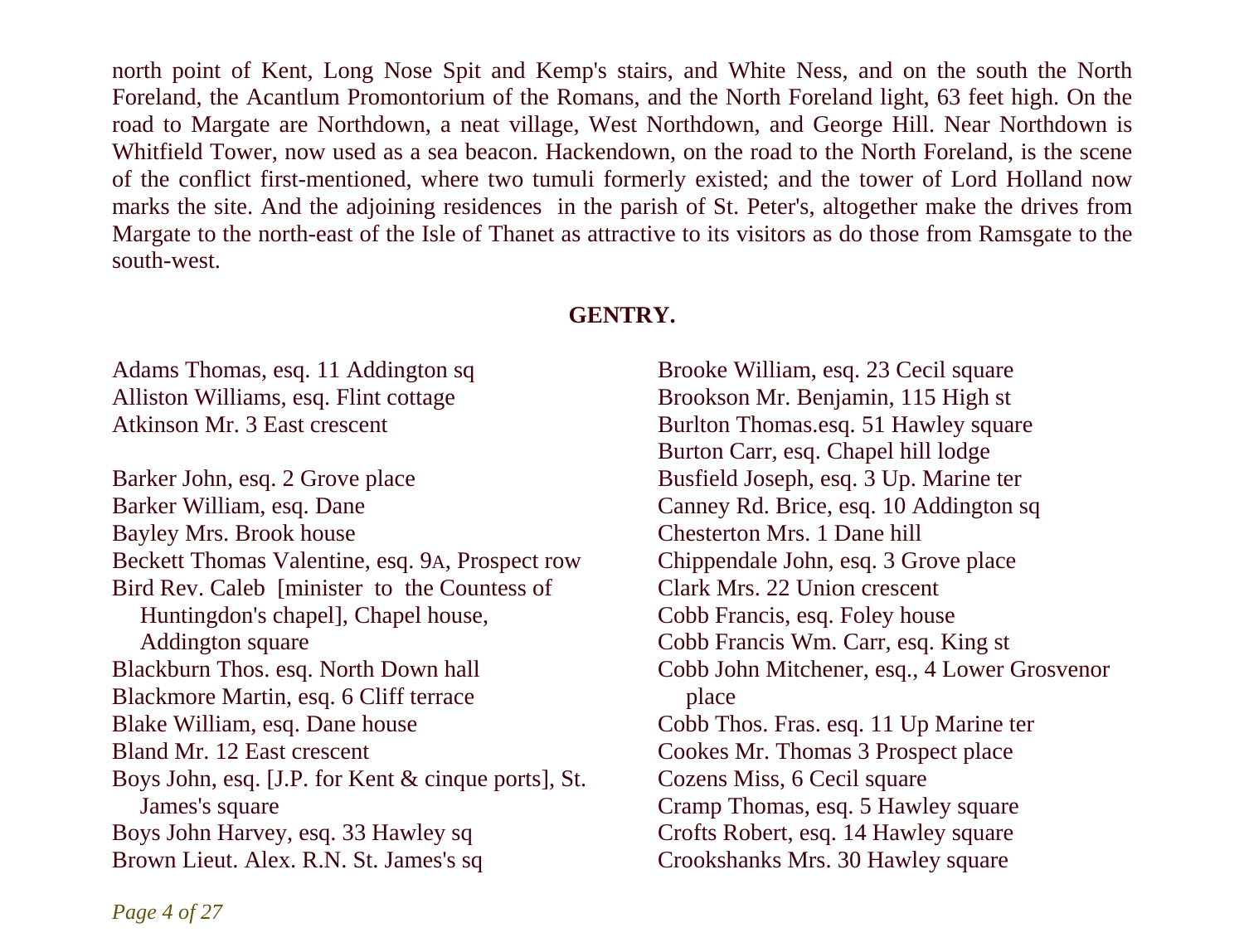Dalgety James, esq. 11 Cecil street Dalton John, esq. 2 Churchfield place Daring Mrs. 18 Cecil square Devaynes Wm. Angus, esq. Updown ho Dixon Mrs. 71 High. street Dodgson Mrs. 111 High street Dorson Miss, 10 Union crescent

Finnis Mrs. Salmstone grange Flint Miss, 8 Cecil square Flint Mr. Benj. Fenner, 6 Addington sq Flint Mr. Fenner Ludd, 6 Addington sq Flint John Berry, esq. Addington house, Long Mill lane Flint Thomas, esq. 6 Hawley square Friend Mrs. Northdown house Friend Jas. Taddy, esq. Northdown ho Foster Mrs. Northumberland house

Gairdner Mrs. 8 Addington square Gaskell George, esq. 3 St. James' sq Gaskell William, esq. 41 Hawley square Gibbon William F. esq. Garlinge Giffin Mr. Joseph, 4 Prospect place Gilbert Richard, esq. 24 Hawley square Gilder William, esq. 7 Union crescent Giles William, esq. 11 Cecil square Gordon Mrs. 45 Hawley square Greenland Mr. James, 8 Market place

Griffith John Michael, esq. 4 Grove pl

Hall Mrs. 20 Fort cottage Hall Mrs. 21 Charlotte place Hall Rev. Wm. John, M.A.. 7 Cecil sq Harvey Mrs. 9 Union crescent Hatfield Miss, 2 Prospect place Hayden Charles, esq. 23 Hawley square Heath Mr. 3 Addington place Hemer Lient. Robert, R.N. Union cottage, Westbrook Higgins Rice Giles, esq. 9 Up. Marine ter Higham Thomas, esq. 8 Churchfleld pl Hillas Mrs. 15 Hawley square Hollis Rev. Joseph [minister to the Wesleyan chapel], 23 Union crescent Hopton Mr. James, 2 Addington square Horton Fredk, esq. 10 Up. Marine ter Horton Mrs. 8 Lombard street Hoskins Rev. Wm. Edward, M.A. [vicar of St. John's church, Isle of Thanet], 12 Cecil square Howard Mrs. 13 Hawley square Hubbard Miss, Royal house, Hawley sq Hunter George Yeates, M.D., M.R.C.S., Cecil square

Isaacs Mr. Elias, 6 Union crescent

Jacobs Mr. Edward, Grosvenor house Jolly James, esq. Shottendane house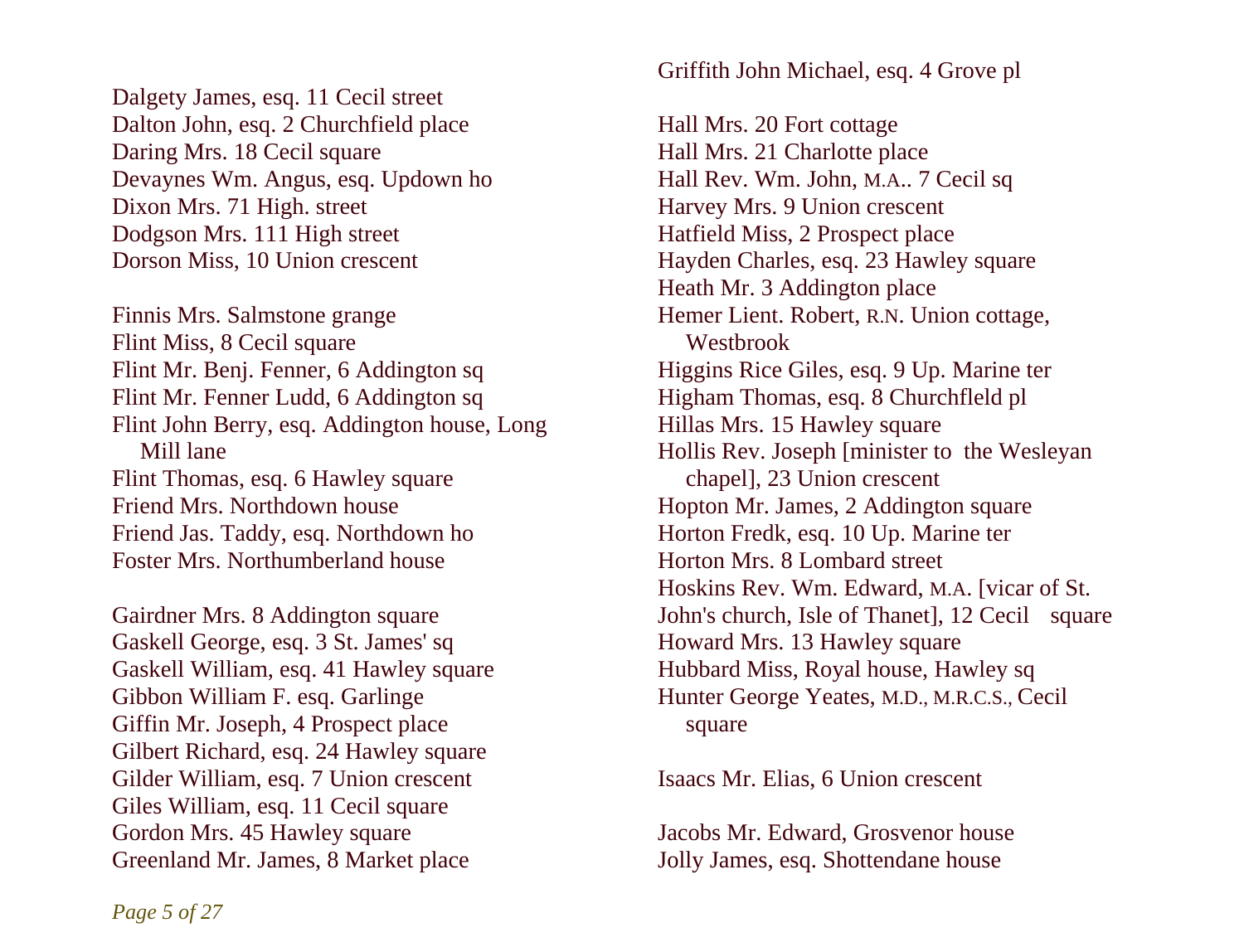Kerridge Mr. Hen. 1 Up. Grosvenor pl

Lansell Mrs. Belle Alliance house Lenham Mr. John, 1 Addington square Levey Mrs. 10 Cecil square Lewis Samuel, esq. Albion cottage

Manchester Mark, esq. Deeton house Marinack Pet«r Giles, esq.,12 Union cres Marten Frederic, esq. 5 Buenos ayres Mertens Herman Dirs. esq. Street lodge Monnet Miss, 42 Hawley square Munn Mrs. Percy lodge

Osborn Misses, 32 Hawley square Ovenden Mr. George, East cliff house

Philpotts Miss, 40 Hawley square Pickering James, esq. 22 Hawley sq Plummer Mrs. Fort lodge Porter Mrs. 2 Garden row Pratt John Tidd, esq. Cecil house, Cecil sq Preston Mrs. 37 Hawley square Price John Wild, esq. 1 Northumberland place Prosser Rev. Samuel, M.A.. [minister to Trinity church], 8 Cecil street

Read William, esq. 1 Zion place Remingt Mr.Thomas, 16 East cres Rich Wm, Henry, esq. 7 Fort paragon Richardson Mrs. 2 Church square Righton James Brown, esq. Fleete Rowe Thomas, esq. 8 Princes street

Sackett Miss, 27 Hawley square Sayer Mrs. 7 Cecil square Scott John, esq. 29 Hawley square Skerling James, esq. 19 Fort crescent Slater John, esq. 17 Cecil square Slodden Mr. William, 5 Churchfield pl Smith Rev. Sydney [lecturer of Trinity church], 34 Hawley square Smithett Richard Manger, esq. Hengrove house Soper Mr. William, 2 East crescent Standring James, esq. Hawley street Sterland Mr. John, 6 Dane hill Stevens Mr. Frederick William, Stirling cottage, Dane hill Stott Col. George, Lausanna house, St. James' square Stride Henry, esq, 7 Cecil square Symonds John, esq. Addington lodge

Tathum George, esq. 7 Addington sq Tidswell Miss, 12 Upper Marina terrace Tomlin Mrs. Northdown Towne Josiah, esq. Belgrave cottage Trotter George, esq. 31 Fort crescent Truefitt Peter, esq. 5 Cliff terrace

*Page 6 of 27*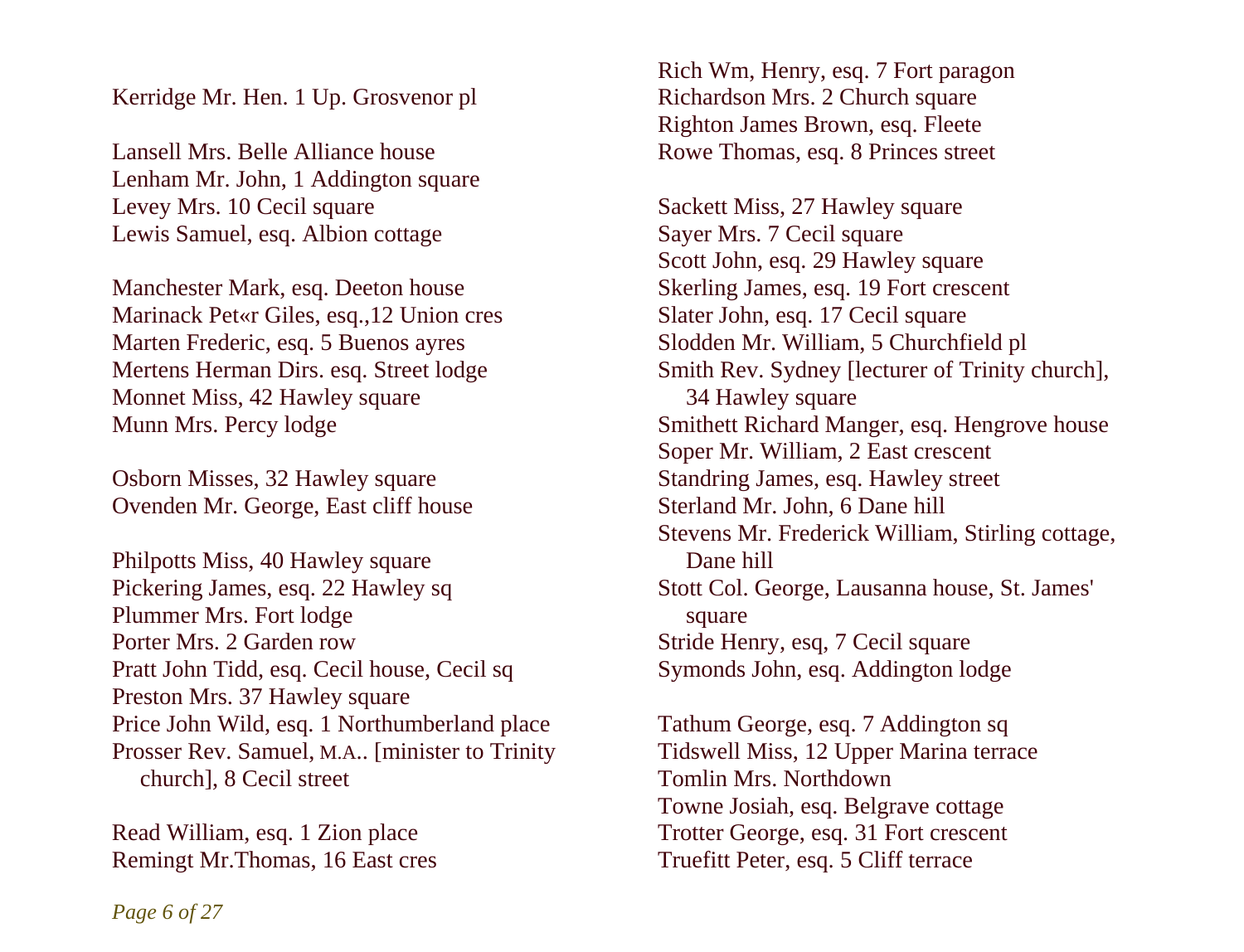Upstone Mrs. 2 Dane hill

Vallé Mrs. 3 Addington square

Wales Mrs. 10 Zion place Wetherilt Mr. John, 5 Princes crescent White Edward, esq. 8 Up. Marine ter While Mrs. 20 Hawley square Willis Mrs. 4 Hawley square Winchester Capt. George, Addington villa, Addington square Winter Miss, 43 Hawley square Wood Misses, Cecil street

#### **TRADERS.**

Abbott Francis, wine & spirit merchant, 15 Cecil square Adams George, bootmaker, 69 High street Adams George, bricklayer, 16 Dane hill Adams George, plumber, Broad street Adams William, carpenter, 77 High street Adams William, plumber, 12 Bridge street Addis Henry John, lodging house, 18 Cliff terrace Akhurst Mrs. Elizabeth, grocer, 38 King street Allen Miss, dressmaker, 3 Hawley square Allen Thomas, bootmaker, 2 Bedford row Amos Geo. Hope, grocer & dealer in british wines, 6 Marn. prd Andrews Henry, bootmaker, Broad street Appleton Mrs. Elizabeth, lodging house, 15 East crescent Arnold James Dixon, fly proprietor, Prospect place Ashley Henry, baker, 1 Crescent place

Atkinson Chas*. London family & commercial. hotel*, Hawley sq Atkinson William, surgeon, 8 Queen street Austen Edward, grocer, 5 Lombard street Austen Mrs. Sarah, *New inn*, New street Austen William, plumber, 2 Mill lane

Badger William, dealer, Dane farmhouse Baker William, tailor & hatter, 12 Queen street Ball Miss Sarah, lodging house, 27 Lower Marine terrace Bamford Mrs. Elizabeth, lodging house, 8 & 9 King street Banks James, miller, Draper's mill Barratt Robert, bootmaker, 5 Cranborne alley Barratt, Robert, shoemaker 5 Cranborne alley Bartlett John, *Crown Inn*, 4 Broad street Basden Mrs. Ann, stay & corset maker, 2 New Cross street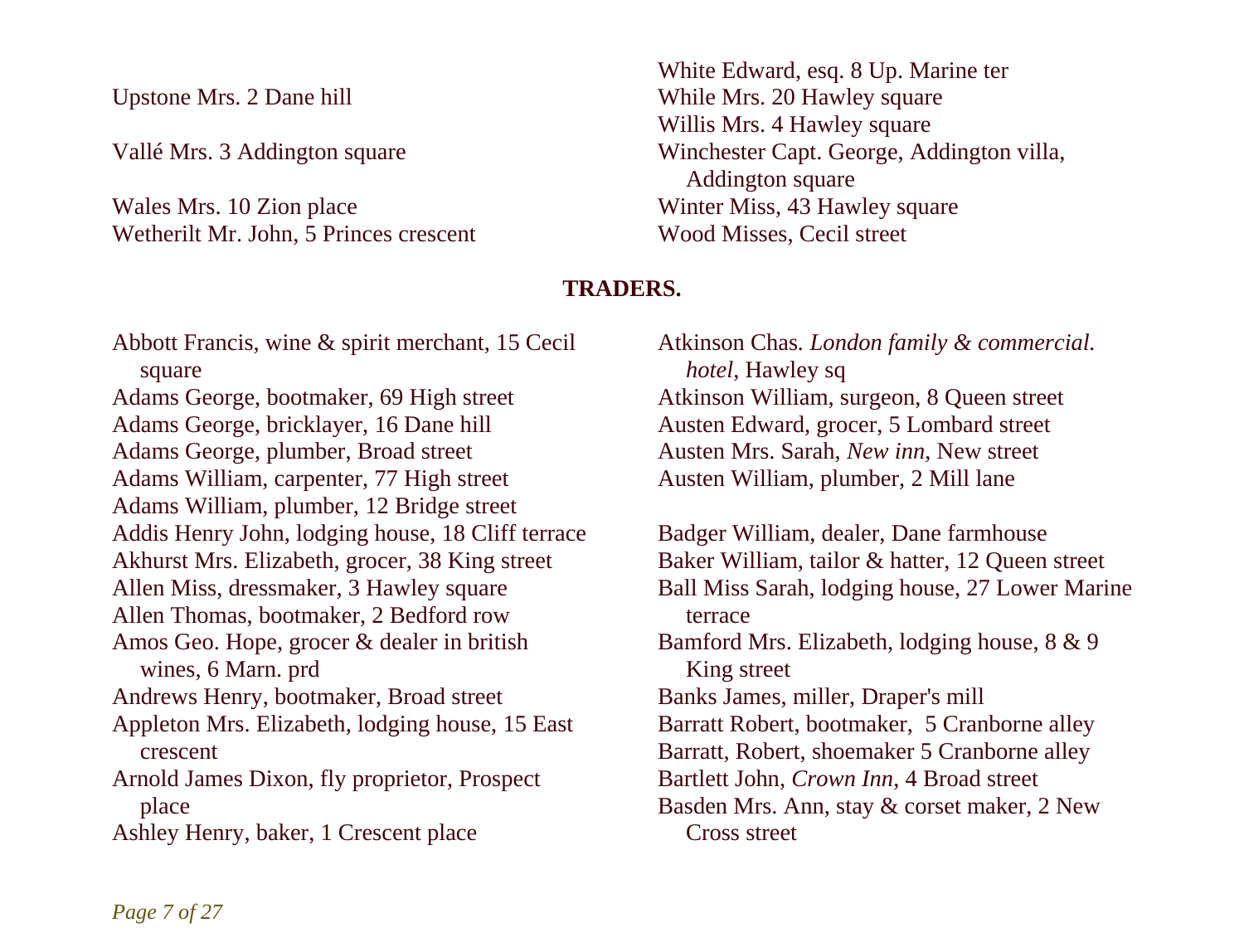Bassett George, lodging house 20 Union crescent Bassett Miss Jane, lodging house, 3 Union crescent Bate John, beer retailer, Bath road Batsford Miss Elizabeth, lodging house, 33 Lower Marine ter Bax William, lodging house, 12 Cliff terrace Bayley Mrs Charlotte, grocer and cheesemonger, 13 Queen st Bayly Phillip Edward, lodging house, 8 Union crescent Beale, Mrs. Hannah, straw bonnet maker. King street Bennett John Clelan, architect & survivor Draper's farm Bentley Daniel, William & Thomas, ironmongers, 42 High st Bentley Daniel, cooper & brush warehouse, 129 High street Bentley William, veterinary surgeon, 41 High **Street** Bing John Thomas, hairdresser, 11 Queen street Birch John, farmer, West North down Bishop Henry, *'Brewers Arms'* & brewer,130 High street Bishop John, baker, Love lane Boatwright John, butcher, 17 High street Boncey Mrs. Elizabeth, dress maker, 4 New Cross street

Bond Mrs. Mary Ann & Denne Miss Eleanor, establishment for young ladies, Crescent lodge, Union crescent Bone Mrs. Martha, lodging house, 3 Aldby place Bosworth Mrs. Catherine, lodging house, 17 Cliff terrace Boys Mrs. lodging house, 1 Upper Marine terrace Boys Miss Emma, boarding school, Argyle house, Vicarage pl Boys Frederick, pork butcher, Lombard street Boys John Harvey, solicitor, clerk to the magistrates, joint registrar to the commsnrs. of salvage, India house Brasher Miss Ann, lodging house, 10 Lower Marine terrace Brasier Misses Sarah & Jane, cooks & confectioners, 7 High st Brasier William Church, printer & bookseller, 20 High street Brett William, lodging house, 6 Lower Marina terrace Brett William, jun. cabinet maker, 33 High street Brisley Stephen, lodging house, 9 Crescent place Brown Edward, lodging house, 4 Lansell's place. Brown William, livery stable keeper, St. James's square Brooke & Mertens, solicitors & notaries, clerks to the commsnrs. of land & assessed taxes & income tax, Cecil sq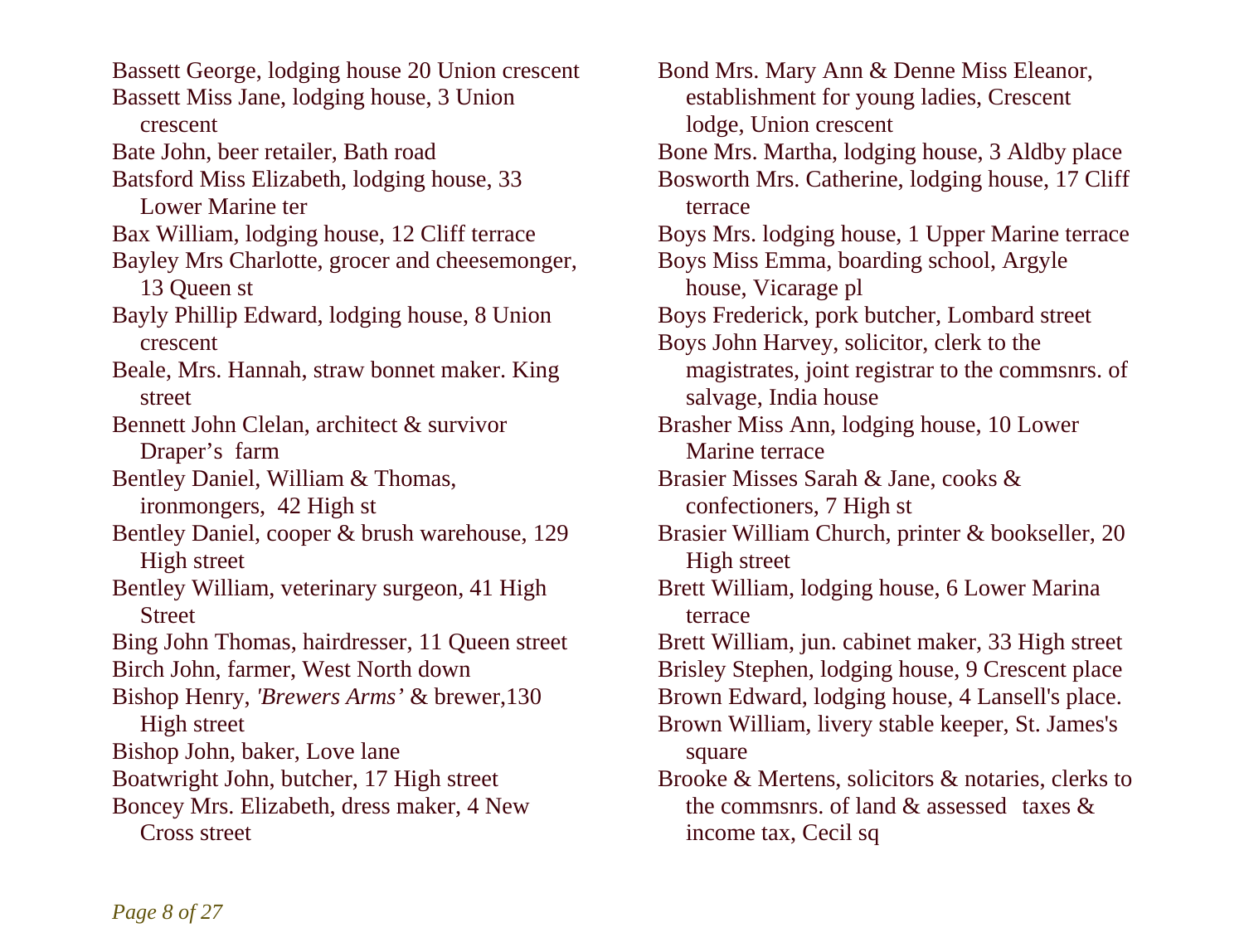Brooke Misses, ladies' seminary, 38 Hawley square

Brooke Thomas,*' Neptune's Hall,'* 3 Duke street Broome Horace Alfred, painter, 9 Paradise place Burton Thomas, *'British Tar,'* Buenos ayres Bushell Richard, bootmaker, 156 High street Bushell William, carpenter & lodging house, 24

Fort cresnt

Cadby John Phillip, chemist, 143 High street Cannaby William, lodging house, 14 Crescent place

Carlton Mrs. Mary, milliner, 2 Market street

Carpenter James, tailor, 12 New Cross street

Carroway Jesse, uphlstr. & undrtkr. 4 Cecil st. & Union cres

Case Mrs. Ann, lodging house, 2 St. James's square

Case William Mathew, physician, 6 Crescent place

Castell William, bootmaker, 1 High street

Castle Mrs. Mary, *'First & Last'*, Vicarage place

Caveler William, architect, Northumberland house

Cayley Mrs. Sarah, straw bonnet maker, 1 Bedford row

Chancellor Miss Elizabeth, lodging ho. 9 Lower Matine ter

Chancellor Mrs. Eliza, lodging house, 20 Crescent place

Chancellor Francis Cobb, coal merchant, 7 Bridge street Chancellor Stephen Sackett, lodging ho. 3 Low. Marine ter Chancellor Stephen S. jun. bread & biscuit baker, 6 Bridge st Chapman George William, hairdresser, 162 High street Chapman Hart, *'Quean's Head'*, Market place Chapman John, bootmaker, 163 High street Chapman Mrs. Mary, lodging house, 6 Lansell's place Chapman Thomas, butcher, 1 Broad street Cheseman William, brewer, maltster & beer rtlr. Dane brwry Chidwick Edward James, plumber, 128 High street Claggett John William, poulterer, 1 Hawley street Clark Isaac, lodging house, 28 Lower Marine terrace Clement Mrs. Jane, lodging house, 16 Crescent place Clewley Robert, fruiterer, 37 High street Coates Edward, plumber, 2 Bellmont Cobb & Co. bankers, brewers & maltsters, King street Cock George, greengrocer, 59 King street Colborn & Co. chemists & sodawater manufctrs. Marine prd

*Page 9 of 27*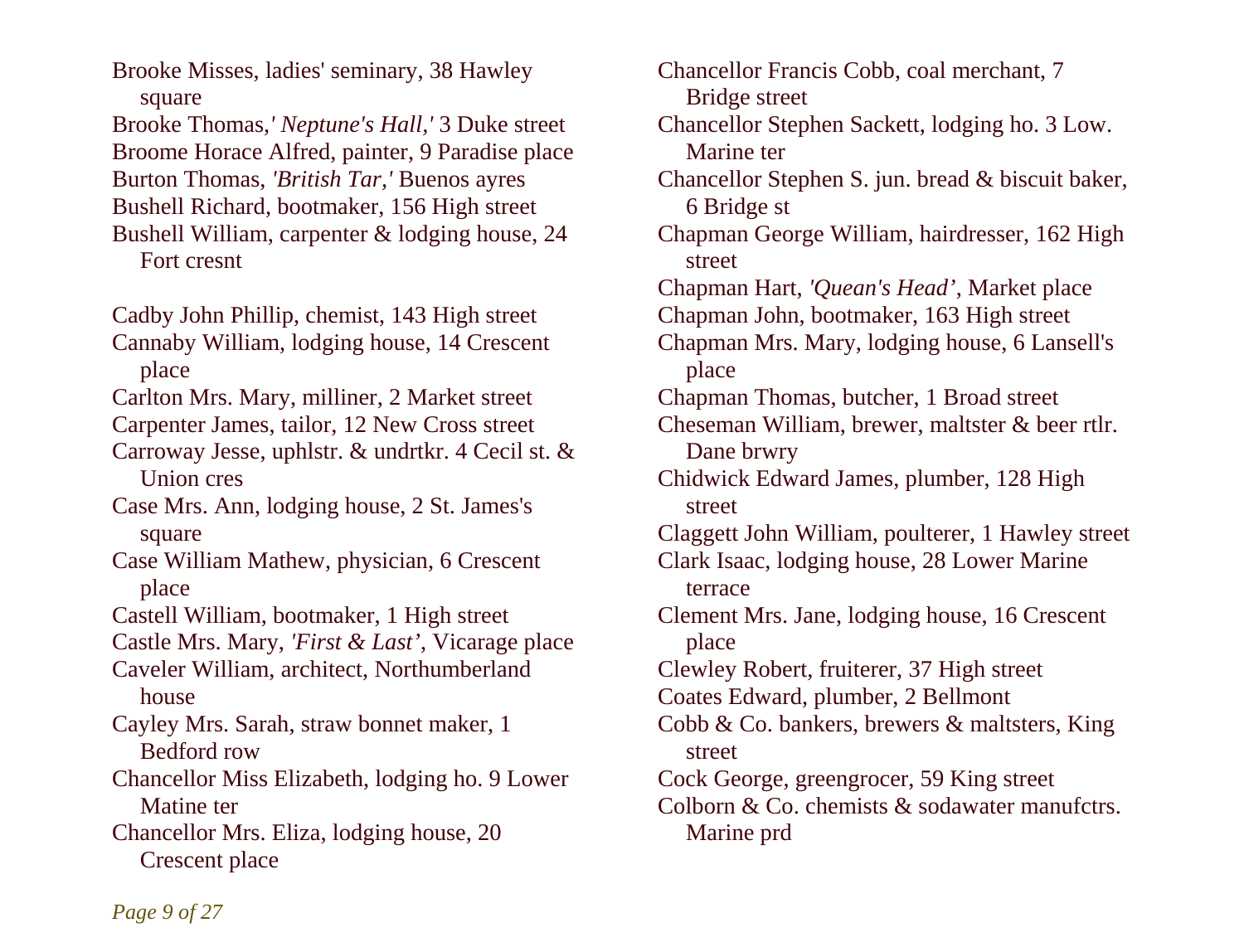Cole Mrs. Elizabeth, lodging house, 17 Fort crescent

Colley John, *White Hart family & com. hotel*, Marine prd

Collins Henry, greengrocer, King street

Conconi Louis, watch & clock maker, 10 Broad street

Cook William, lodging house, 7 Fort crescent Cooper John, plumber, Crescent place

Cosgrave John, *'Spread Eagle,'* Prospect place

Court Mrs. Frances, dressmaker, 7 Addington street

Cox Mrs. Esther, lodging house, 28 Hawley square

Cozens Edwin Bedo, builder, undertaker, & agent to the Phoenix fire office, 46 Hawley square

Creed Robert, greengrocer, Cranbourn alley

Crickett Charles, *'Six Bells,'* Six bells lane

Crickett John, bather, 13 Lower Marine terrace Crickett John Howe, bath proprietor, 155 High

street

Crickett Mrs. Mary, lodging house, 13 Lower Marine terrace

Crofts James, coal merchant, 23 King street, & 3 Mill lane

Crofts Robert, grocer, 4½ Broad street

Crook Misses Julia Ann & Eliza, establishment for young ladies & preparatory school for young gentlemen, 10 Cecil st

Crook Mrs. Ann, boarding house, 30 Lower Marine terrace Crump Richard, builder & undertaker, 9 Addington square Cuthill James, M.A. academy, St. John's college Cutten John, coal merchant, 2 Addington street Darby William, *'Dog & Duck*,' Westbrook Davies Henry Benjamin, *'Royal Oak,'* brewer & bather, 61½ High street Denne Miss Elizabeth, milliner, 4 St. James's square Denne James, printer & agent to the London indisputable fire office, 4 Queen street Dennison Richard Byam, physician, 7 Churchfield place Deveson Richard, tobacconist & coach office, Bank side Dike Thomas, tailor & draper, 2 Love lane Dimes Miss Susannah, lodging house, 6 Buenos ayres Dixon Frederick Thomas, lodging house, 28 Fort crescent Doughty Mrs. Sarah, *'Rodney,*' Garlinge Doughty William, lodging house, 4 Cliff terrace Draper John Elgar, collector of droits, 7 Paradise street Dray Pearson, lodging house, 8 Crescent place Duckett John, statuary & mason, 7 St. John's street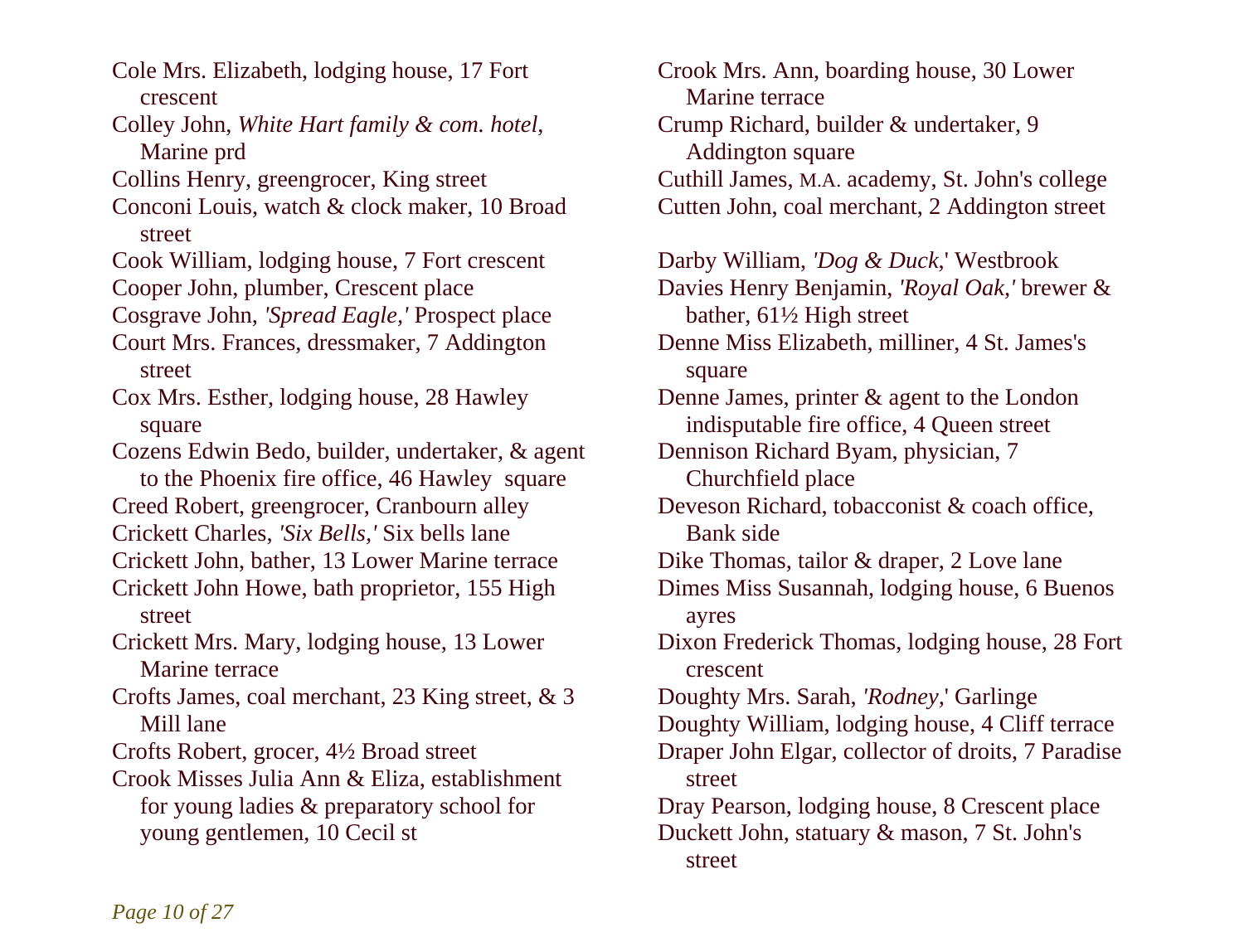Dunn Thomas, agent to the steam navigation company & sub-bailiff to the county court, Marine parade Dunbar James, M.A. academy, Dane hill house Dunkin Charles Denn, lodging house, 5 Fort crescent Dye John, medical galvanist, North Cliff house Eastland George, *'King's Arms,'* 5 Market street Eastland Mrs. Sarah, lodging house, Westbrook house Edwards Frederick, lodging house, 4 Fort crescent Edwards John, lodging house, West Cliff house Edwards William, lodging house, 4 Lower Marine terrace Elliott Mrs. Elizabeth, lodging house, 18 Fort crescent Elliott William, marine store dealer, 13½ Prospect cottage Emptage Daniel, plumber, 3 Northumberland crescent Epps George, butcher, Zion place Epps William, fruiterer, Dane hill Evans Mrs. Ann, lodging house, 7 Lansell's place Evans Miss Sarah, establishment for young ladies, 5 Union crs Evenden Samuel Sheafe, dispensing chemist, 31 High street

Fagg Frederick, professor of music, 25 High street Fagg John, watchmaker & jeweller, 25 High street Faircloth Joseph, eating house, 23 High street Farrant Miss Elizabeth, milliner, 3 King street Fassam John, blacksmith, West North down Feakins John Richard, pipe manufacturer, Dane place Fellowes Mrs. Mary Ann, lodging house, 23 Lower Marine ter Fells Thomas, cabinet ma. & furniture broker, 9 Queen street Field Alfred George, surgeon, 19 Cecil square Flavell Mrs. Jane, lodging house, 1 & 2 Brook's place Flint Brothers, general & furnsng. irnmngrs.  $4 \&$  5 Mrkt. pl Flisher Mrs. Emma, '*Bull's Head,*' Broad street Foat Mrs. Mary, butcher, 56 High street Foat Robert, bather, 36 Lower Marine terrace Foat Robert, plumber, 11 Crescent place Foat Stephen, fishmonger, 24 High street Fox George, lodging house, 32 Lower Marine terrace Fox Mrs. Mary, lodging house, 12 Buenos ayres Fox Thomas, gardener, Cottage of retreat Francklin Thomas, baker, Church square Francois Madame Mary, stay & corset maker, Union crescent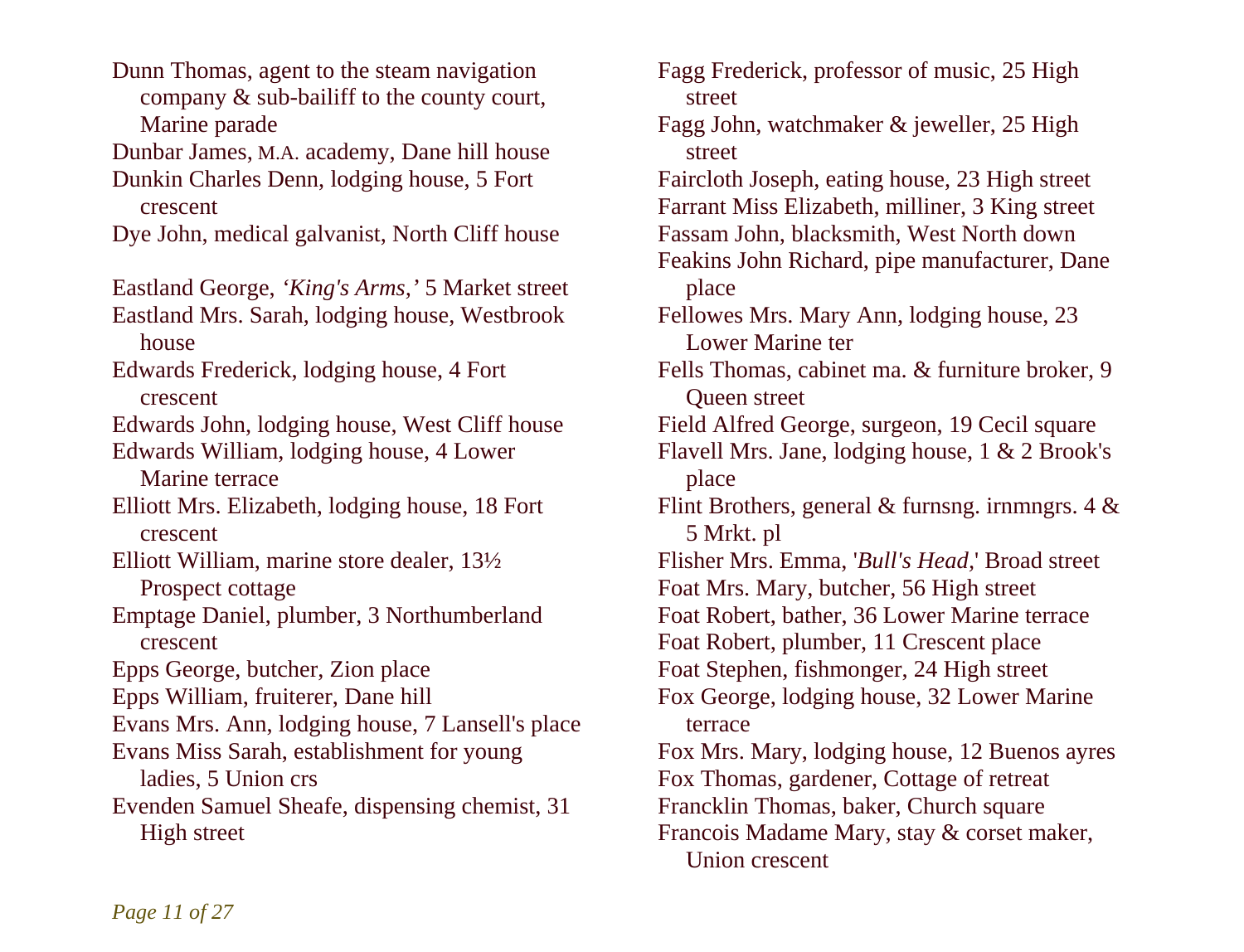Freebody John, baker, 18 High street Fruin Joseph, lodging house, 21 Lower Marine terrace

Gabb Miss Mary, toy warehouse, 135 High street Gardener Thomas, *Royal hotel*, Cecil square Gaywood Walter John, cabinet maker, 9 Cecil street Gibbs Edmund, *'Clifton Arms,'* Clifton street Gilbert George, bath chair proprietor, 40 High street Gillham Frederick, butcher, 111 High street Gisby Thomas, bootmaker, 1 Love lane Gladstone William, linendraper, 2 Queen street Goodale George, furniture broker, & agent to the Imperial life & fire office, 1 Cecil square Goodale James, plumber, 20 Charlotte place Goodban Miss Eliza, beer retailer, Zion place Goodyear Mrs. Sarah, milliner, 142 High street Goodyear Thomas, hatter, 142 High street Gore Frederic, post, office, Cecil square Gore Thomas, undertaker, 4 Northumberland crescent Gorge George, brewer. King street Gostling Mrs. Sarah Ann, linendraper, 13 & 14 High street Gouger Daniel, miller & farmer Gower James, cabinet maker, & agent to the Metropolitan counties life & fire office, 40 Hawley square

Grant Mrs. Ann, lodging house, 30 Fort crescent Grant Richard, grocer & cheesemonger, Zion place Gunnell John, farmer, Shotten Dane farm Gurton John, grocer, 12 Crescent place Hadgraft Mrs. Elizabeth, greengrocer, Lombard street Hadlow George, statuary, High street Haigh Miss Jane, establishment for young ladies, 22 Up. Marine ter Hammond George & Co. consulate merchants & shipping agents, Lombard st, 3 York ter. Ramsgate, & Esplanade, Deal Harnett Mrs. Mary, grocer, 3 Paradise place Harnett William, clothier, 137 High street Harper Richard, lodging house, 3 Buenos ayres Harrison Moses, bootmaker & leather seller, 145 High street Hart Alfred, grocer & cheesemonger, St. James's square Hart Miss Susnnh. establishment for young ladies, Cecil sq Hart William, tea dealer, 13 Bridge street Harty Miss Martha, lodging house, 3 Cliff terrace Hatfield Charles Taddy, farmer, Hartsdown farm Hatfield Miss Maria, lodging house, 19 Lower Marine ter Hayward Edward Charles, *'Rose in June,'* Trinity square

*Page 12 of 27*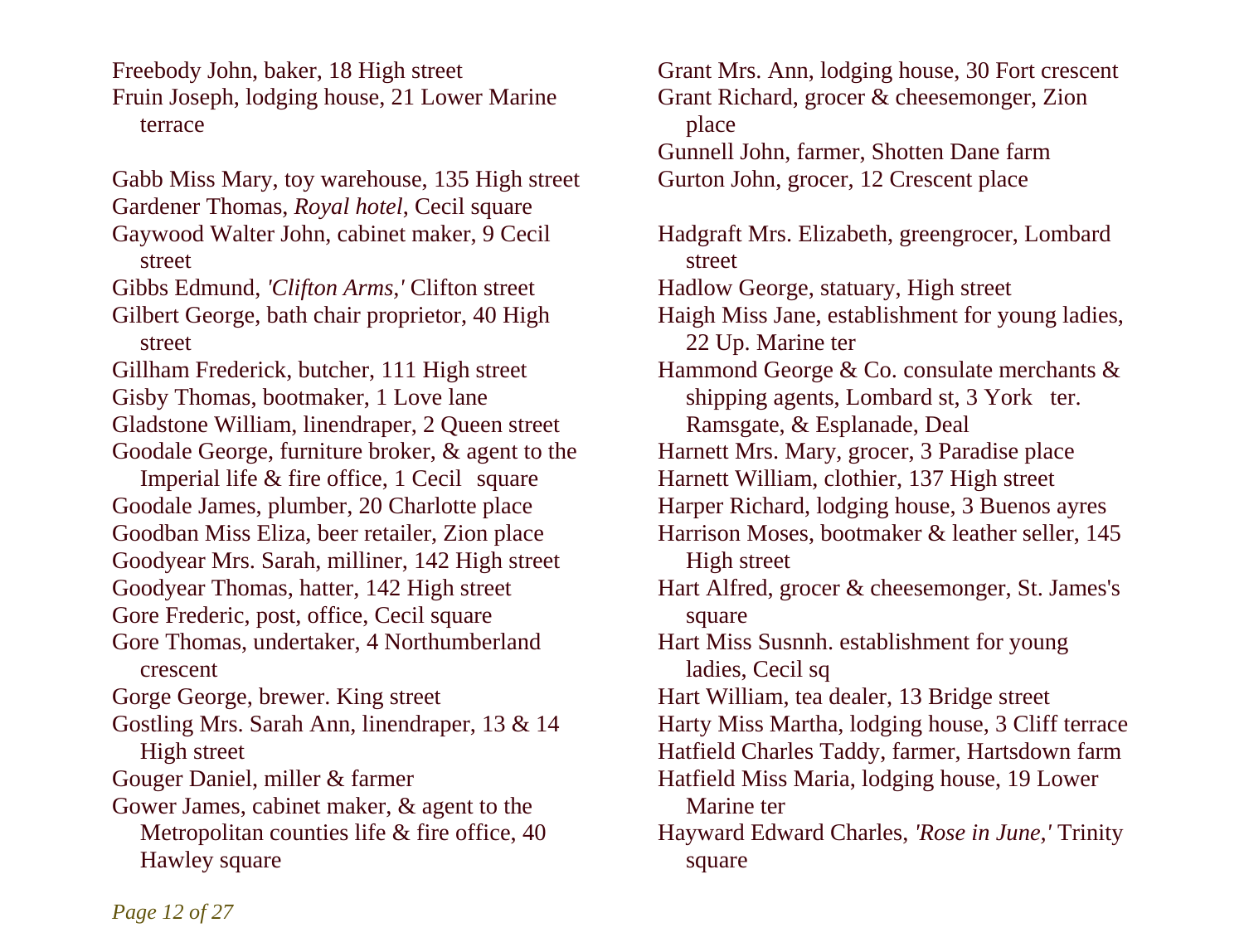Healing John, master of Infant school, Dane Healing Mrs. Maria, mistress of Infant school, Dane Henderson Miss Eliza, milliner, 9 Cecil square Hermitage Mrs. Jane, plumber, Prospect row Hewett Edward, lodging house, Grotto ho. 1 & 2 Lansell's pl Hewett Edward, lodging house, 18 Lower Marine terrace Hewett Mrs. Elizabeth, lodging house, 20 Upper Marine ter Hill Mrs. Harriett, lodging house, 3 Clifton place Hill Miss Rosina Hellen, milliner, 3 Clifton place Hilliard John, lodging house, 6 Aldby place Hills George, baker, 4 Church square Hobbs Joseph, tailor & hatter, 6 Cranbourn alley Hoffman George Henry, sen. surgeon, 1 Cecil street Hoffman George Henry, jun. surgeon, 1 Union crescent Holle James, baker, 8 St. John street Hollams Joseph, tailor, 7 Queen street Hollingsworth Misses Martha & Eliza, establishment for young ladies, Gordon house. Bedford row Holloway Mrs. Sarah, lodging house, 2 Buenos ayres Holmans Henry Cox, job master, New street & 3 New Cross street, & *' Fountain,*' King street

Holmans William Kirby, butcher, 14 Market place Holmes John Scott, lodging house, 22 Lower Marine terrace Holness David, hairdresser, 10 King street Holness James, bootmaker, 2 King street Holness John, lodging house, 14 Fort crescent Holness Stphn. hairdresser, perfumer & tobccnst. 144 High st Hook Mrs. Mary, lodging house, 29 Lower Marine terrace Hopkins Mrs Maria, plumber, 8 Bank side Hopkins Thomas, dyer, 132 High street Howland Mrs. Hannah, lodging house, 13 Cliff terrace Hubbard Miss Alicia, lodging house, 14 Lower Marine ter Hubbard Mrs. Ann Alderson, lodging house 17 Crescent pl. Hubbard Mrs. Martha, milliner, 135½ High street Hubbard Miss Sarah, lodging house 20 Lower Marine terr Hubbard Thomas, lodging house, 24 Lower Marine terrace Hubbard William, lodging house, Albion ho. 21 Up Marine ter Hubbard William, sail maker, Neptune square Hudson John, grocer, Bankside Hudson John, schoolmaster, Albany house, Zion place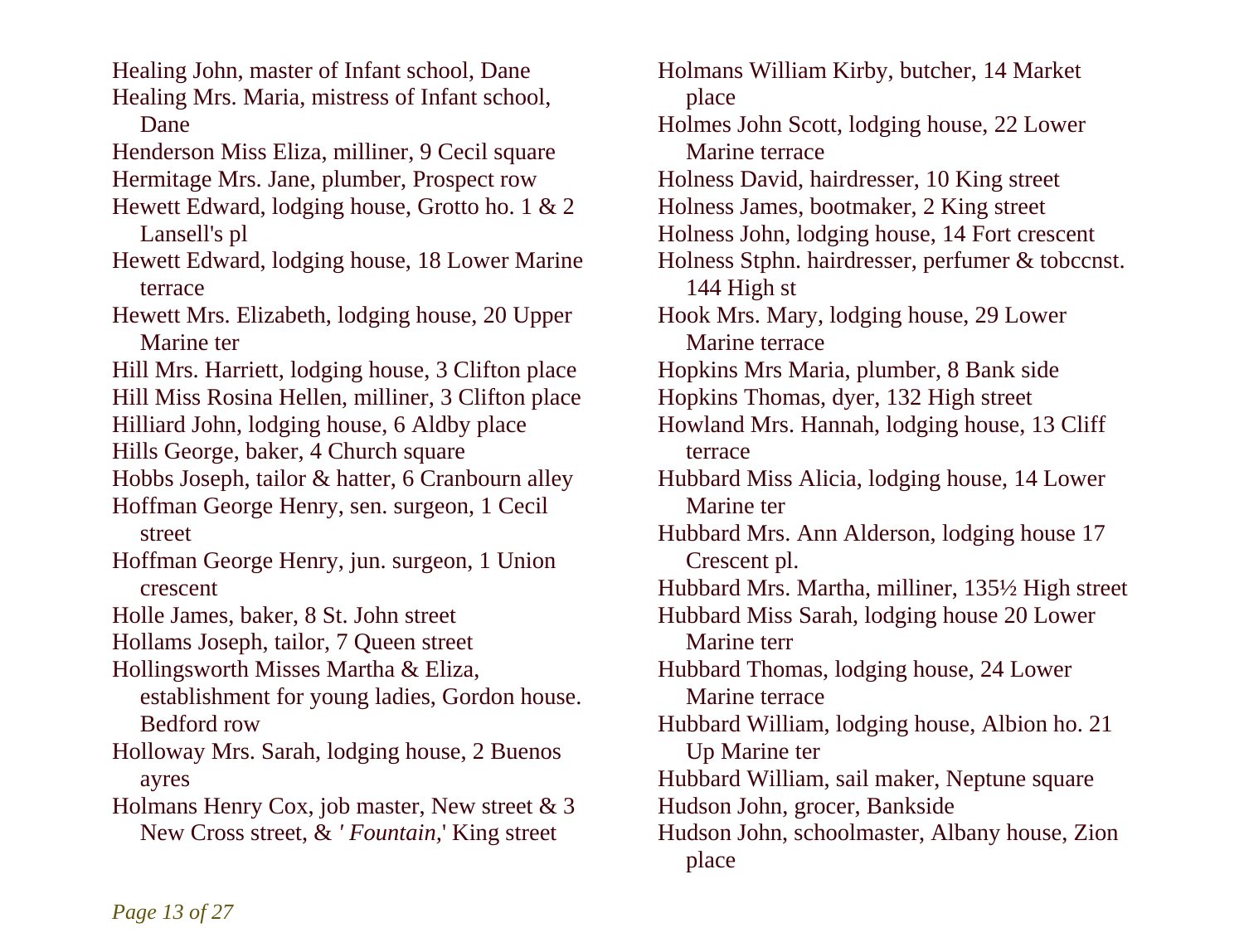Hudson Joseph, straw bonnet maker, 11 New Cross street

Hudson Miss Mary Ann Louisa, milliner, Market street

Hudson William, *Pier hotel*, opposite the Jetty Hughes Richard, grocer, 11 Market place Hughes Thomas, livery stable keeper, 6 Mill lane Humphreys William, tailor, 4 Lombard street Hunter & Thornton, surgeons, 1 Garden row Hunter Thomas, tailor & draper, 1 & 2 Duke street

Ingmire Henry, confectioner & tea dealer, 3 Queen street

Jarrett Charles, coal & coke dealer, Providence ho. King st

Jarrott Mrs. Ann,*' Liverpool Arms,'* Charlotte place

Jenkins Richard, auctioneer, appraiser, estate agent & surveyor, agent to the Phoenix & Pelican life & fire offices, & inspector of weights & measures, 50 Hawley square

Jezzard Mrs. Phoebe, preparatory school, Crescent house, 8 Aldby place

Johncock Daniel, *'Saracen's Head.*' 55 High street

Johnson Edward, blacksmith, 22½ Zion place Johnson William, lodging home, 13 Fort crescent Jolly Thomas, linendraper, 26 High street

Jordan John, *York hotel tap*, Duke street

Keble Thomas H. bookseller & printer, & agent to the Atlas fire & life office, 137½ High street Kelsey John, *Hoy tavern*, Bankside Kelsey Miss Martha, establishment for young ladles, 24 Upper Marine terrace Kelsey William, fishmonger, 161 High street Kendal David, grocer, Market place Kendal James, lodging house, 3 Zion place Kennard Isaac Dehock, hat manufacturer, 2 High street Kevis Mrs. Elizabeth Sarah, shopkeeper, 104 High street Kidman Charles, baker, 5 Queen street Killick Misses, boarding house, 7 Upper Marine terrace Kinch Francis, dispensing chemist, 16 High street Kingsland James, greengrocer, 70 High street Knell George, confectioner, 7 Cranbourn alley Knight Mrs. Charlotte, milliner, 2 Crescent place Knight George,' *Tailors' Arms,'* 43 High street Knott. James, bootmaker, 107 High street

Ladd Thomas,' *Cinque Ports Arms,*' 39 Lower Marine ter

Lashmar Richard, sailmaker & lodging house, l Cliff terrace

*Page 14 of 27*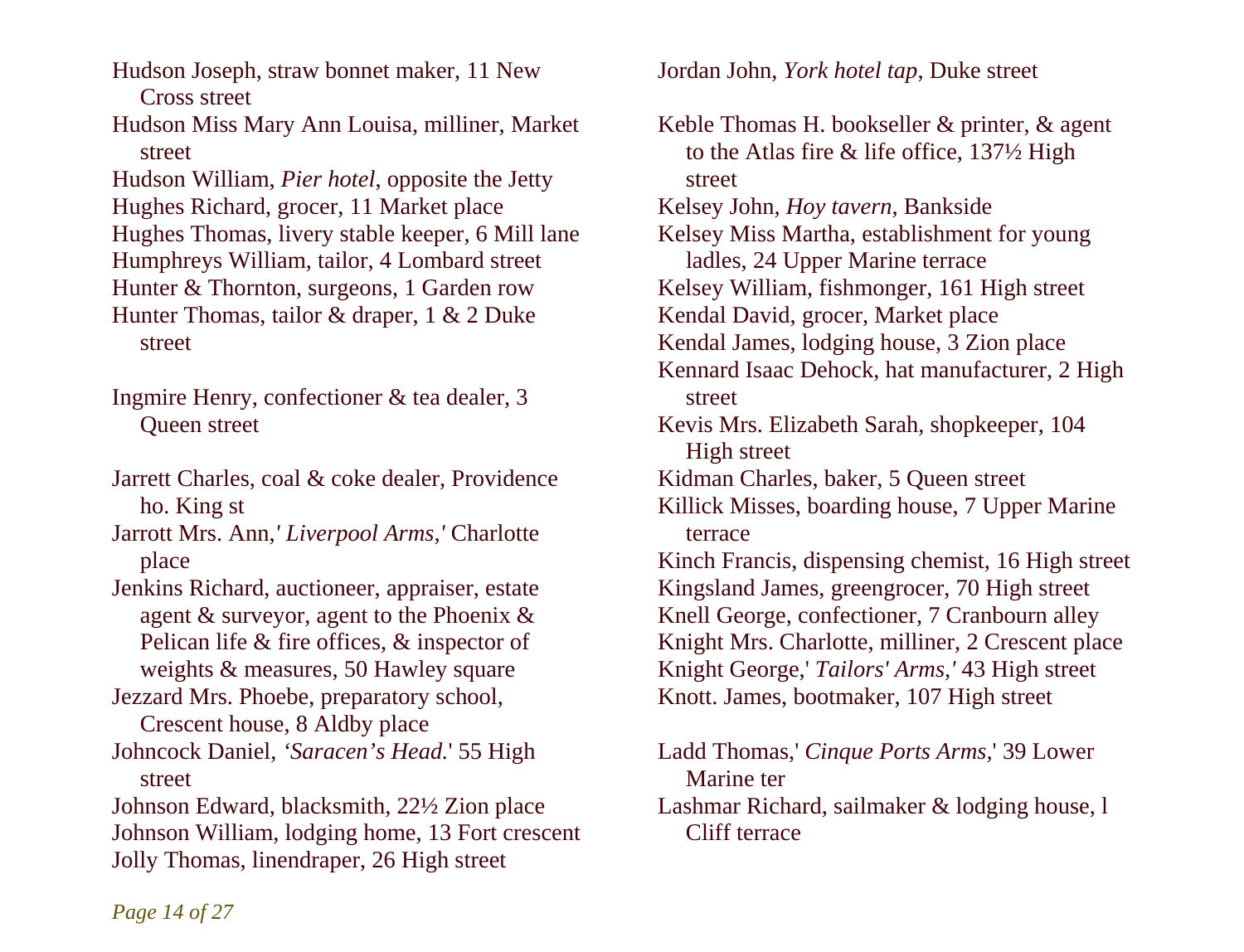Law & Standring, wine & spirit merchants, Bank side

Lawrence Mrs. Harriott, lodging house, 12 Hawley square

Lawrence George, lodging house, 19 Union crescent

Legg John, lodging house, 25 Lower Marine terrace

Lenham Richard & Robert, brewers & beer retailers, Love lane brewery. Love lane Lewis Charles Sandys, academy, Churchfleld

Lewis William, bread & biscuit baker, 1 Bankside

*Literary & Scientific Institution* (Richard Edwards, librarian), 53 Hawley square Lloyd Samuel ,*' Druids' Arms,'* St. John's street Long George, hairdresser, 8 Broad Street Lord Richard, *'Wheatsheaf,*' North down Lovelock Henry, lodging house, 13 Upper Marine terrace

Lowe Ebenezer, bootmaker, 2 Paradise street Lowin Henry, fishmonger, 4 Market street Lowin John, greengrocer, 133 High street

Macnally John Thomas,*' Victoria'* Bankside Magrath Mrs. Sarah, lodging house, 7 Buenos ayres

Major George, lodging house, 26 Fort crescent Malms John & Harriott, grocers, 5 Charlotte place

Malms William, cowkeeper, 13 Prospect place Mannings Richard, grocer, 5 Cecil square, & 113 High st Marinack Sophia, establishment for young ladies, 11 & 12 Union crescent Marsh Edward, butcher, 4 St. John's place Marshall Miss Elizabeth, lodging house, 3 & 4 Bridge place Mascall William, farmer, Nash farm Matthew John, saddler & agent to the London assurance fire & life office, 16 Market place Maxted Robert Bullock, shopkeeper, 105 High street McAdams Hen. Stanley, *Duke's Head hotel*, opposite the Jetty Mercer John & William, timber merchants & builders, Kent timber yard, 64 & 65 High street Mercer Samuel, builder, 57 High street Mercer Samuel, grocer & cheesemonger, 57 High street *Metropolitan Establishment for Children Afflicted with Scrofula* (John Weekley, master, Mrs. Sarah Weekley, matron), Brunswick place Mickleburgh James, academy, Thanet house Mihell Alexander William, bootmaker, 154 High street Miles Mrs. Elizabeth, lodging house, 27 Fort crescent

*Page 15 of 27*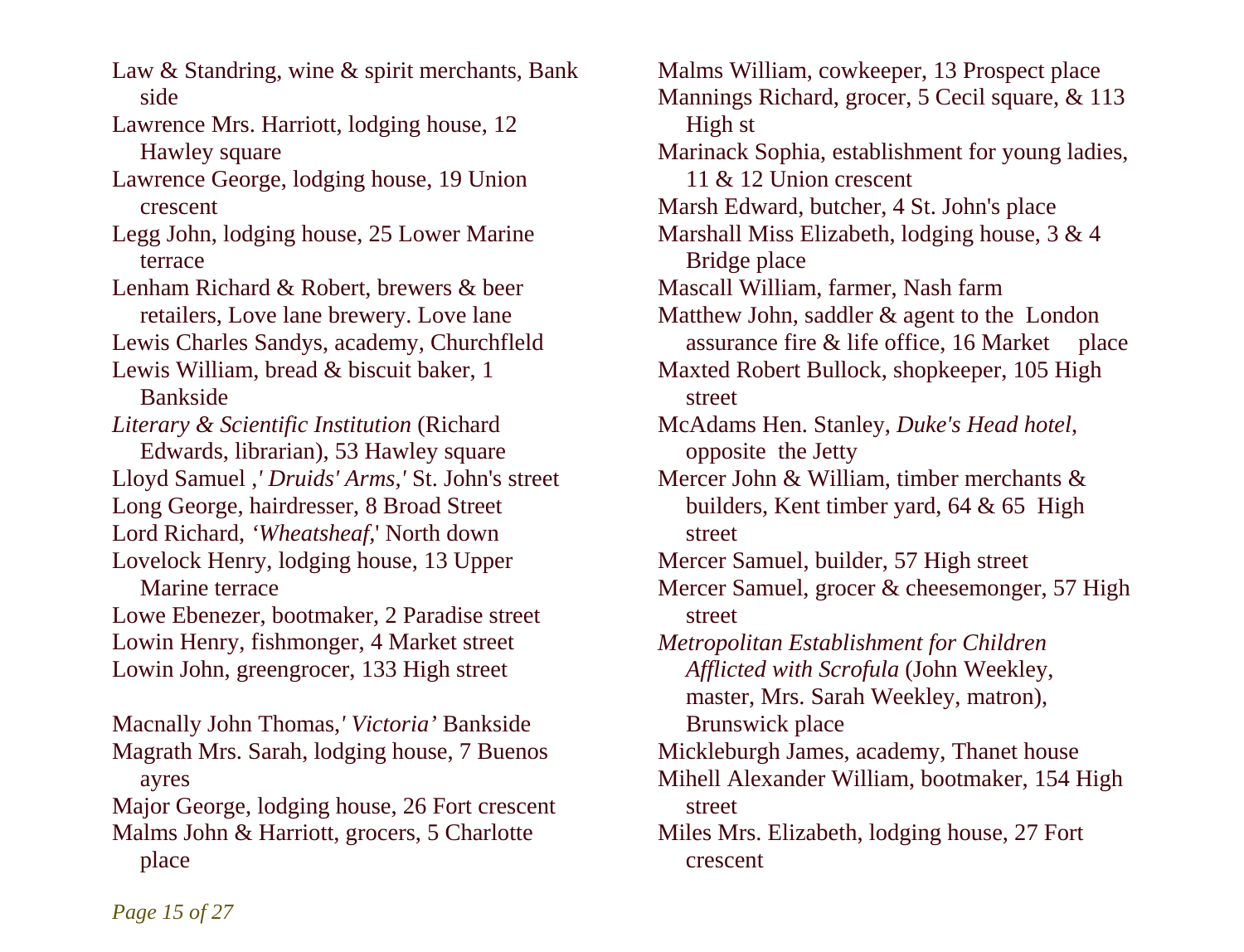Miles John, fishmonger, 34 High street Miles Martin, lodging house, 19 Upper Marine terrace Miles Martin, agent to the Herne steam packet off. Bankside Millgate Mrs. Mary, lodging house, 3 Churchfield place Millhouse Miss Sarah, boarding house, 22 Cecil square Millichap George Thomas, artist, 4 Garden row Minter Martin, baker, 10 Bath road Mirams Edward, carrier, 8 Prospect row Mitchell James, fruiterer, 6 Hawley street Mockett Edward, baker, St. John's place Mockett William, bootmaker, 3 Church square Moore Thomas, *Royal hotel tap*, Cecil square Mummery Charles, pork butcher, 4 Paradise place Mummery Francis, bootmaker, 9 New Cross street Munns John, carpenter & builder, Garlinge Munns Stephen Rickcey, bootmaker, 5 Duke street Mussared James Valentine, bricklayer, 26 King street Mussared John, confectioner, 49 King street Mussared William George, fishmonger, Bellmont Neame John, surgeon, 16 Cecil square

Nevett Mrs. Hannah, lodging house, 18 Upper Marine ter Newlove Mrs. Eliza, establishment for young ladies, 52 Hawley square Newlove James, academy, 52 Hawley square Newlove James, proprietor of the Cavern & Grotto, Dane Newlove Josiah, baker, 27 Hawley street Newton Benjamin Wallace, baker. 10 Charlotte place Northover William, whitesmith, 9 Union row Norwood John, letter carrier, 54 High street Norwood Thomas, tailor, 12 Lower Marine terrace Norwood Thomas, tailor & draper, Market street Nutting Miss Ann, lodging house, 16 Lower Marine terrace

Orpin Edward, hotelier, 19 Market place Osborne Robert Chappell, *King's Head hotel & commercial house*, & agent to the Alliance fire & life office, 149 High st

Packer Edward, basket maker, Cranbourn alley Packer Joseph, bootmaker, 11 Hawley street Palmer John, lamer, Bedlam farm, Garlinge Pamphlett Stephen, butcher & pork butcher, 1 Broad street

Paramor Henry, chimney sweep, 19 Bellevue place, Dane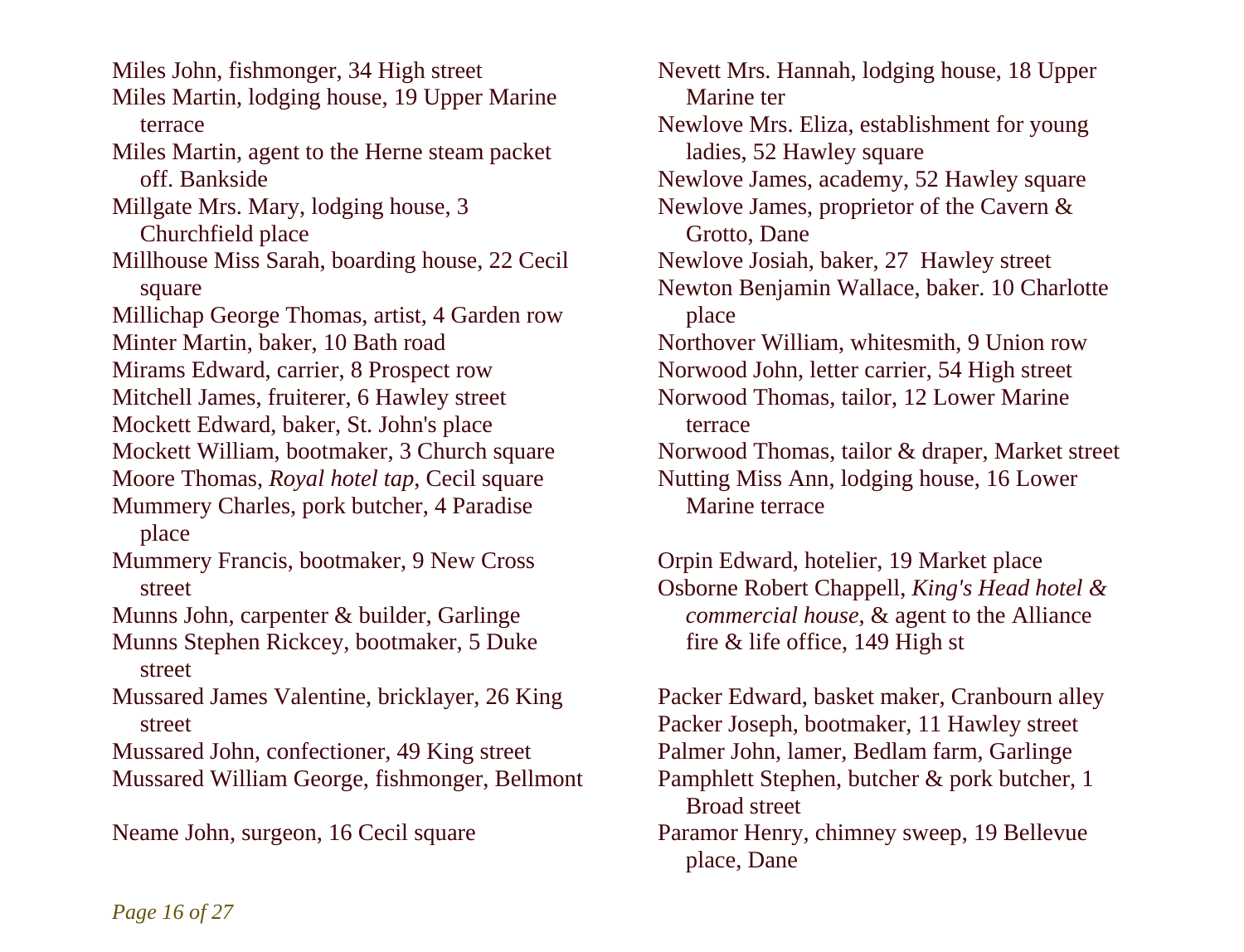Paramor James, sen. builder, 21 Zion place Paramor James, jun. bricklayer, 22 Zion place Paramor John, farmer, Great Garlinge farm Paramor Miss Mary Ann, schoolmistress, 24 Princes crescent Parker Mrs. Jane, lodging house, 1 Buenos ayres Pavey Miss Maria, milliner, 4 Upper Marine terrace Peal John, whitesmith, 43 King street Peal Richard,*' Britannia,*' West cliff Peall Benjamin, lodging house, 8 Lower Marine terrace Peete Thomas, butcher, Hawley street Pegden John, farmer, Twenty's farm Pegden Nicholas, sen. farmer, Church street Pegden Nicholas, jun. cowkeeper, Princes crescent Perry Robert, Chateau Bellevue sea bathing establishment for invalids from the hospitals & metropolitan workhouses, Wilderness, Dane Perry Mrs. Sarah, milliner, 1½ Broad street Perry William, drawing master, 1½ Broad street Phillips Mrs. Sarah, clothier, 3 Broad street Phillpott William, lodging house, 4 Buenos ayres Phillpotts George, proprietor of the Wellington baths & agent to the Medical, Invalid & General life assurance office, 150 High street Phillpotts Thomas, town crier, 3 Lombard street

Philpot Charles, pork butcher, 9 Cranbourn alley

Pickering William Druce, tailor, hatter & draper. 3 High st Pilcher & Goldsack, builders & wheelwrights, 24 King street Pilcher John, chimney sweep, 96 High street Pointer Edward,*' Mulberry Tree,'* Dane Pointon Miss Ann, preparatory school, 4 Charlotte place Poole Daniel, hairdresser, 117 High street Poss Thomas, tailor & lodging house, 25 Fort crescent Pound John, lodging house, 1 East crescent Poussett John, accountant & hon. sec. to the Literary & Scientific Institution, Rose cottage, Long Mill lane Prebble Charles, watch & clock maker, 159½ High street Prebble James, bath proprietor, engraver & dentist & agent to the Etonian & general life assurance & endowment society, 159 High street Price David, surgeon, Northumberland place Price Edward, boarding house, Westbrook, **Garlinge** Price Thomas, coach builder, Mill lane Pritchard James, lodging house, 7 King street Pyle Henry William, builder, 8 Garden row Quelch Edward, basket maker, 10 New Cross

street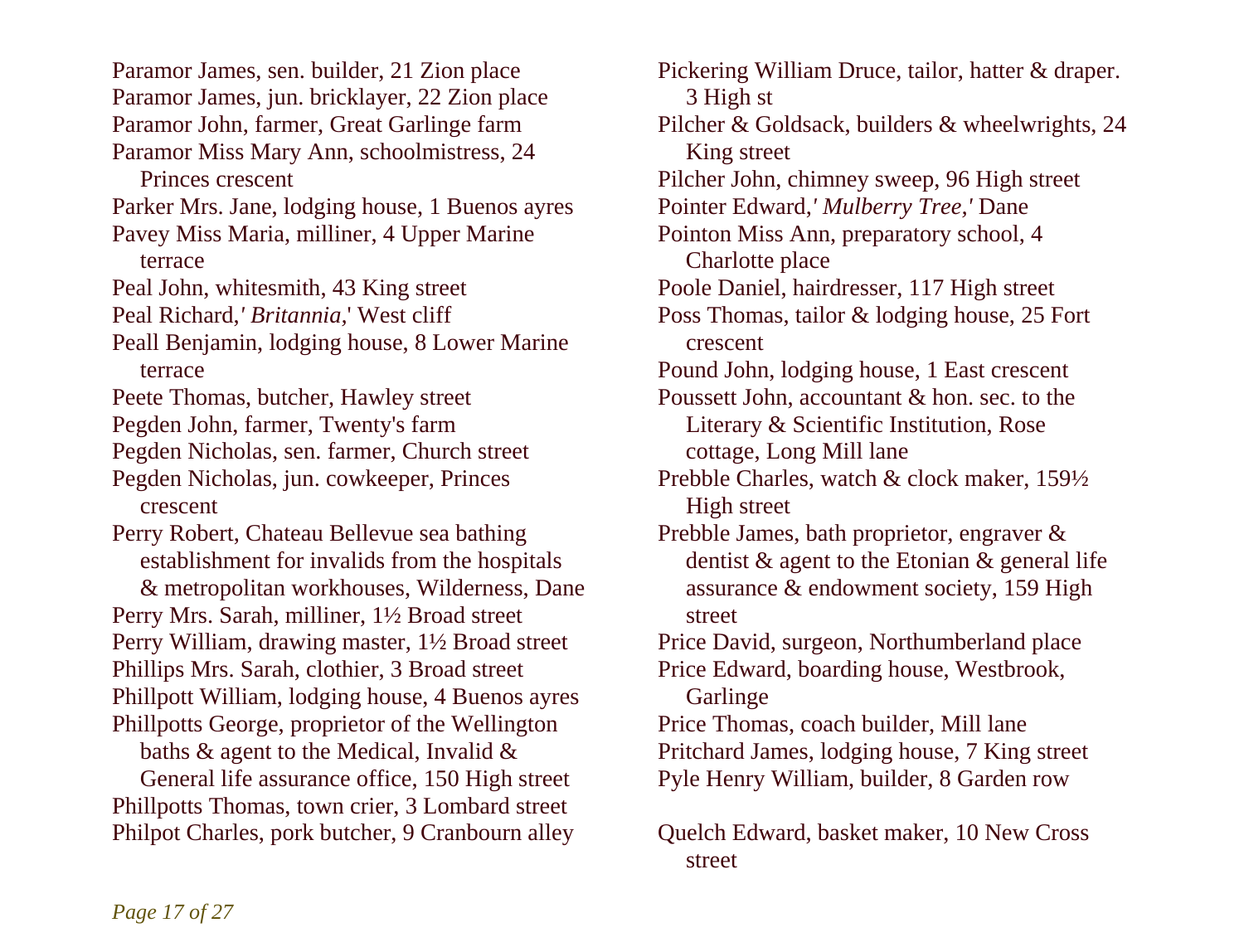Quested Charles, chemist, Market place

Radford John, pawnbroker, 141 High street Ralph John Gibbons, blacksmith, New street Ralph James, baker, Garlinge Rapson Edward, draper, 137 High street Rayner James, baker, Addington street Read Mrs. Harriott, proprietor of the Clifton baths, Fort cres Read Miss, lodging house, 11 Cliff terrace Reeve Thomas Dalby, surveyor of the highways, Hawley st Relph Edward Thomas, butcher, 1 Market street Richards John, grocer, 16 & 35 King street Robertson Thomas, *Crown & Anchor tavern*, Zion place Robins Mrs. Ann, lodging house, 5 Aldby place Robins Mrs. Mary, lodging house, 7 Lower Marine terrace Robinson John William, grocer, 147 High street Robinson Mrs. Mary, lodging house, 14,15 & 16 Cliff terrace Robinson William, grocer & earthenware dealer, 21 High st Robinson William, lodging house, 15 Lower Marine terrace Roffway James, furniture broker & dealer, Charlotte place Rogers Charles, bootmaker, 10 Queen street

Rogers Mrs. Mary, lodging house, 5 Lansell's place Rolfe Henry, tailor, 19 Cecil street Rolfe James, baker, & post office receiving house, Zion place Rolfe Mrs., *'George & Dragon,'* Charlotte place Reed Frederick '*Prince of Wales,'* 127 High street Rooff Frederick William, eating house, 2 Broad street Rooff William, blacksmith, 7 New Cross street Rouse Edward, lodging house, 11 Lower Marine terrace Row George, *Prospect inn*, Zion place Rowe Alfred Abraham, bootmaker, 119 High street Rowe Christopher Pashley, Thanet eating house, 6 Duke st Rowe Mrs. Elizabeth, bootmaker, 12 High street Rowe George, coal merchant, 49 High street Rowe Henry Thornton, coffee & eating house & railway booking office, 3 Market street Rowe John, lodging house, 6 Fort crescent *Royal Sea Bathing Infirmary*, Westbrook Sackett Edward, ironmonger, 139 High street

Sackett Henry, farmer, West North down Sackett Richard, baker, 21 King street Saunders John, harness maker, 122 High street Saunders Thomas, baker, Paradise place Saw William, bookbinder, 5 St. John's street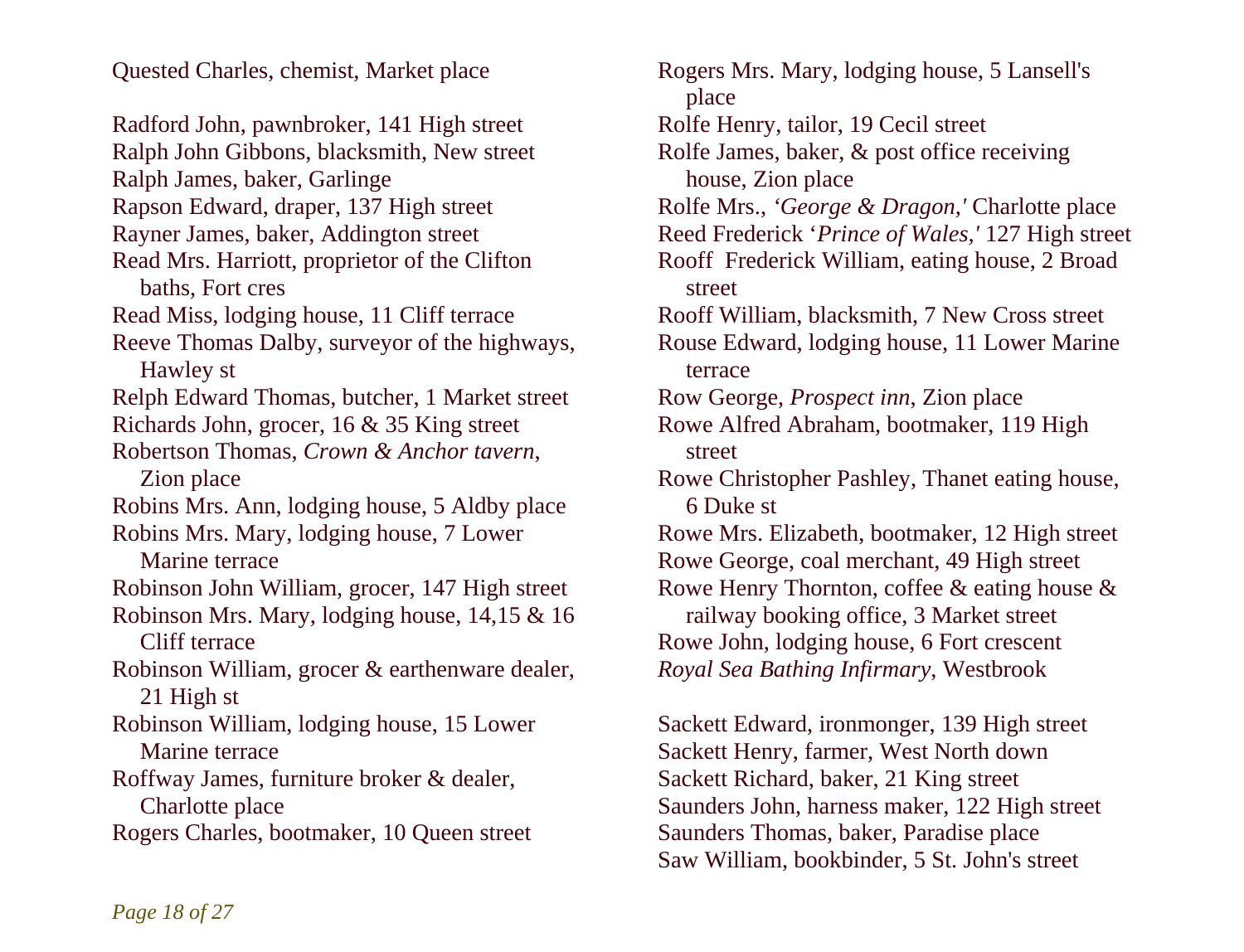Sawyer William, grocer, Church square Sawyer William Wellard, baker, 5 Zion place Sayer Mrs. Harriott,*' Star,'* High street Sayer Thomas.*' Fort Castle,*' Fort Sayre Edward, saddler & coach trimmer, 110 High street Scott Samuel Thomas, baker, Zion place Scott Thomas, grocer & cheesemonger, 1½ King street Scullard Mrs. Ann, lodging house, 2 Lower Marine terrace Searle Mrs. Emma, milliner, Myrtle cottage, Dane hill Sellers Miss Mary Ann, milliner, 28 High street Sharp Mrs. Mary, lodging house, 2 Upper Marine terrace Sharpe Thomas, baker, 15 Bath road Shearman Mrs. Sarah, lodging house, 4 Aldby place Shelvey John, baker, 1 Churchfield place Sholl Mrs, Mary, superintendent to Drapers' almshouses Shouldham Mrs. Ann, lodging house, 38 Lower Marine ter Simmonds John Valentine, riding & post master, 5 Mill lane Simmons John Neame, plumber, 116 High street Sinclair John, proprietor of the Tivoli gardens Sinnock John, carpenter, 8 New Cross street

Sisley James, builder & undertaker, 19 Charlotte place Skelton John, linendraper & agent to the Star fire & life office, 140 High street Slater Miss Elizabeth, establishment for young ladies, Hawley house, 48 Hawley square Smith Alfred, confectioner, 148 High street Smith Mrs. Elizabeth, lodging house, 18 Union crescent Smith George, beer retailer & eating house, 3 Marine parade Smith William, lodging house, 7 Aldby place Snow William, plumber, 1 Northumberland crescent Solly Mrs. Ann, lodging house, 16 Fort crescent Solly George Wass, lodging house, 20 Fort crescent Solly Henry, hairdresser, 7½ High street Solly Isaac, lodging house, 8 Lansell's place Solly John, lodging house, 3 Fort crescent Solly William, blacksmlth, Mill lane Somes William, watchmaker, 4 Cranbourn alley Soper John, builder, 15 King street Spooner William, academy, Dane house Spratt Henry, baker, 4 Duke street Staner Mrs. lodging house, 35 Lower Marine terrace Staner George, baker, 118 High street Staner Joseph, auctioneer & agent to the Norwich fire & life office, 48 High street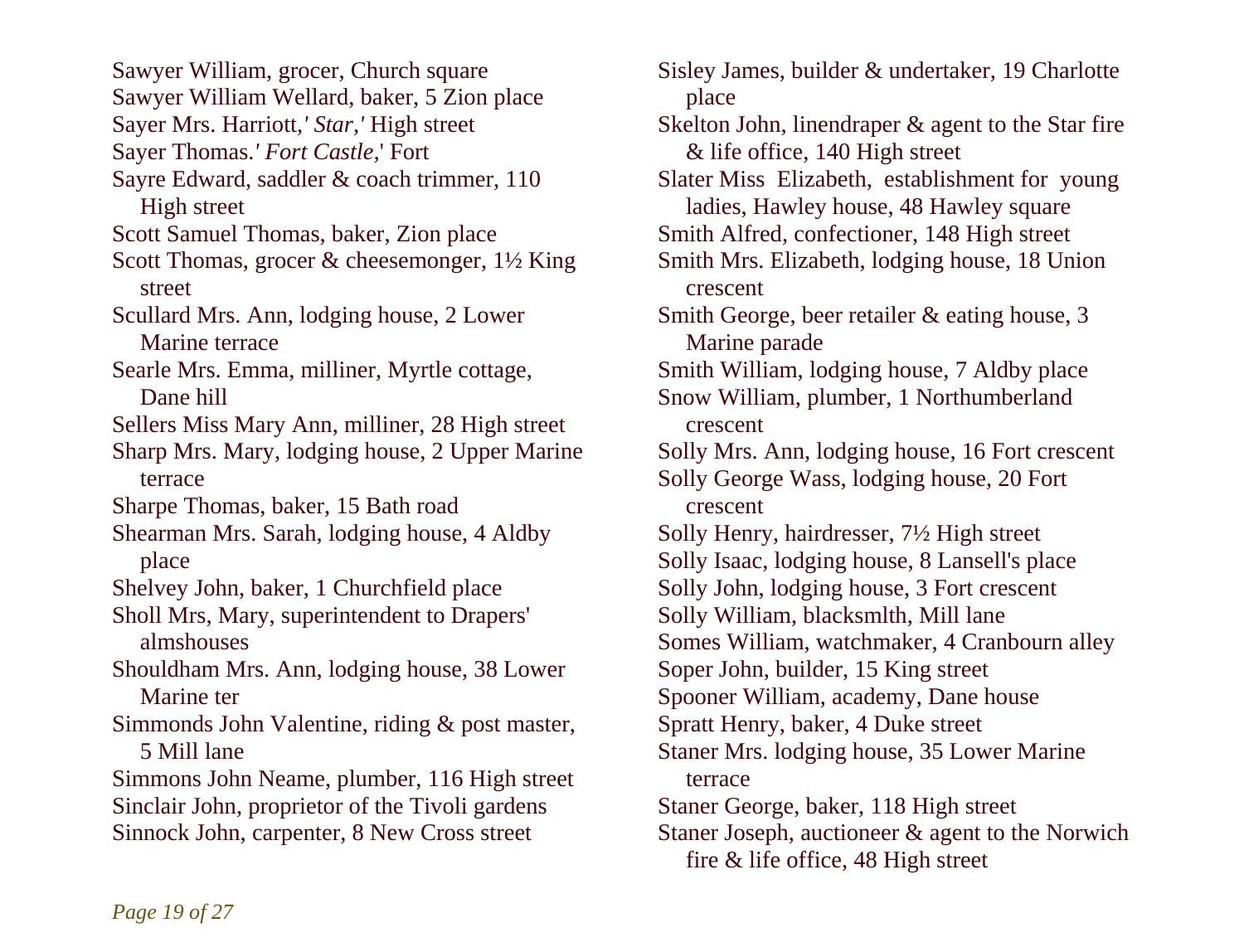Stanley William, academy, Bath house, Zion place Stannard William, carpenter & lodging ho. 3 & 4 Bank side Stedall James, tailor, 14 Broad street Stevens Mrs. Mildred, lodging house, 2 Cliff terrace Stodart James, shell dealer, Fort bazaar Stokes John, dyer, High street Stokes John, farmer, Updown farm Stranack Mrs. Hannah, lodging house, 4 Union crescent Stranack John Seath, grocer, & post office receiving house, Paradise street Stroud Henry, seedsman, Swiss cottage, Long Mill lane Sturges George, *Elephant hotel,* 132 High street Sutton Mrs. Ann, lodging house, 26 Lower Marine terrace Sutton Charles, tailor, 41 High street Sutton Charles John, tailor, 41 High street Swinard John, pilot, 5 Northumberland crescent Swinford John Sackett, farmer, Nash Court farm. Tadhunter Mrs. Elizabeth, lodging ho. 5 & 34 Lr. Marine ter

Tappenden Thomas, carpenter, New street Tatnell Mrs. Ann, lodging house, 15 Fort crescent Taylor James, grocer, 1 Wellington place Taylor John, tobacconist, 160 High street

Terry Miss Anna, linendraper, 3 Cecil street Thomas Mrs, Martha, lodging house, 14 Upper Marine ter Thorn John, lodging house, 31 Lower Marine terrace Thunder Thomas, bootmaker, 5 Clifton place Thurton Samuel, brewer, Mill lane Tofts James, dairyman, West North down Towne Thomas, farmer, West North down Townsend Samuel Smith, solicitor, St. James's square Tring Stephen, butcher, 1 & 2 Market place Turner Petcr Theophilus, schoolmstr. & stationer, 3 Addington st

Upton William, farmer, Nash farm

Valder William Henry, managing clerk to Geo. Hammond & Co. & agent to the Royal Exchange fire & life office, Lombard street Vaughan William, bookseller, stationer & marine library & reading room, 157 High street Vaux Mrs. Louisa, tobacconist, 36 High street Vincent John Wootton, farmer, Vincent farm Vincer Thomas, fly proprietor, Prospect place

Waddington Joshua, surgeon & consulting surgeon to the Royal Sea Bathing Infirmary, 14 Cecil square, & 6 Upper Marine terrace Wales George, beer retailer, Bath road

*Page 20 of 27*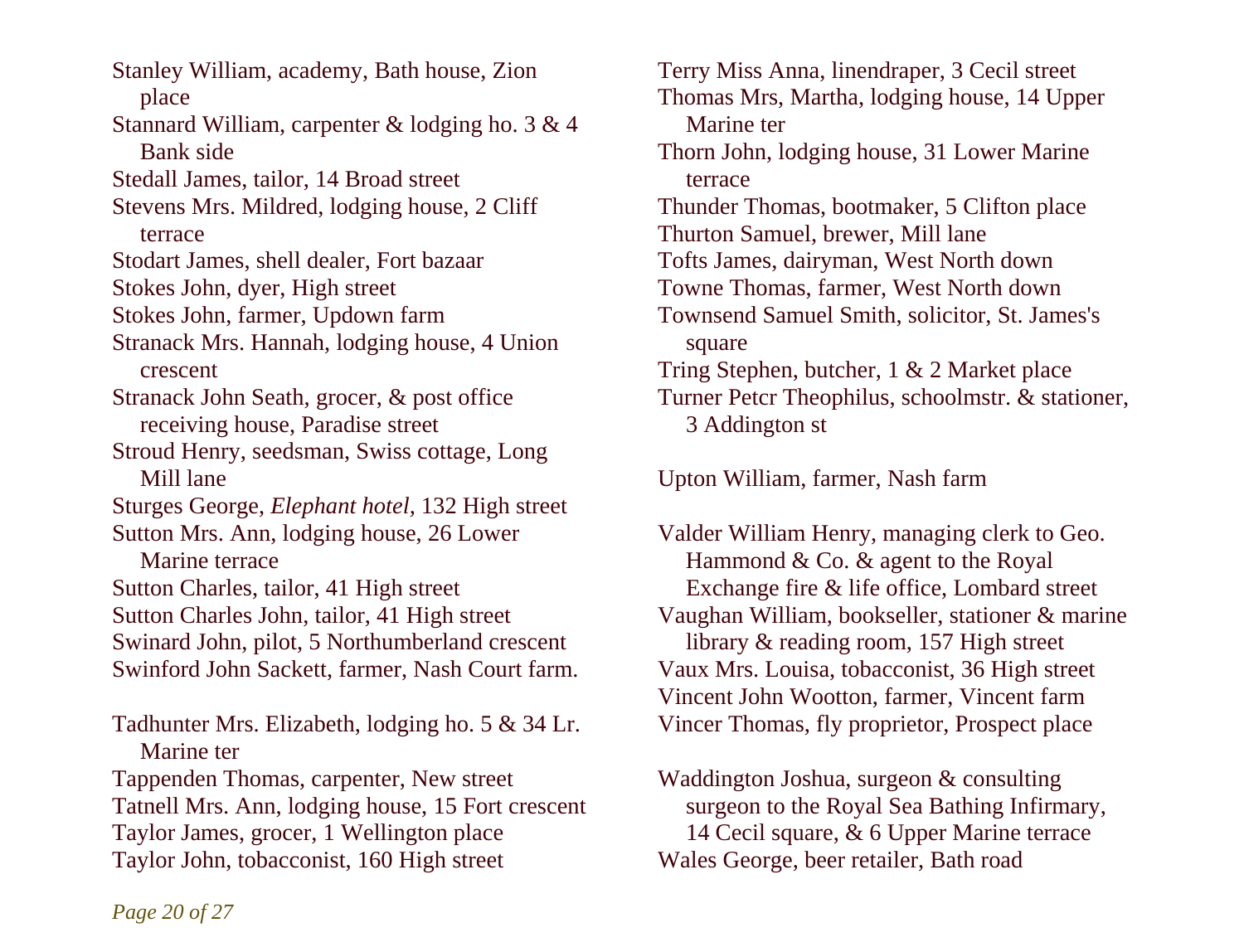Walker George Francis,*' Queen's Arms,*' Market street Walker Joseph, fly proprietor, 14 Buenos ayres Walton Miss Martha, teacher of drawing, Fort ho. 22 Fort cres Wanstall James, butcher, 133 High street Wanstell Joseph, shipwright. Fort place Wanstell Robert, butcher, 10 St. John's street Ward Samuel, *Ship hotel*, 2 Bankside Warren George, leather seller, 2 Charlotte place Waters Miss Martha, shopkeeper, 126 High street Waters Richard, plumber, Zion place Watler Joseph, lodging house, 13 Buenos ayres Watson Archer, coach builder, 4 Churchfield place Watson James, corn merchant, St. John's street Watson Walter, carrier, St. James's square Watt William, steward of the' Royal William' steamboat, Edgerton house, Paradise place Webb George, grocer, 87 High street Webb Thomas, farmer, Rowe's farm, Dane West Miss Una Christiana, preparatory school for young gentlemen, 6 Churchfield place Westfield Godfrey Faussett, Albion coffee house, 6 Bankside Wharton George, plumber, 4 Hawley street White Alfred, bath proprietor, 151 High street White Edward, bootmaker, 9,10 & 11 High street White Thomas, baker, 13 New Cross street Wickham Thomas, butcher, 6 Market street

Wilkerson Thomas, shoemaker, 7 Zion place Wilkinson Richard William, *George inn*, King street Willett Thomas William, linendraper, 8 & 158 High street Winch Miss Amy, lodging house, 9 Marine parade Winch Francis, shopkeeper, 8 Bridge street Winch Frederick, tailor & draper, 10 Marine parade Winch James, bricklayer & builder, 15 Market place Wood Richard, bath proprietor & agent to the National Mercantile fire & life office, 152 & 153 High street Wood Robert, butcher, Northumberland crescent Woodcock Mrs. tobacconist, 149 High street Woodgate Edmund, clothier, 19 High street Woodruff Charles, billiard rooms, 149 High street Woodruff Chas. Chronometer & watchmaker & jeweller , 6 High st Woodruff Charles Stephen, *Kent hotel & commercial house*, 1 Lower Marine terrace Woodward John, builder, 6 Fort Paragon Woodward Leonard, baker & pastrycook, 131 High street Woodward Richard Henden, grocer, Bath place Woodward Thomas, tailor & draper, 15 Broad street

*Page 21 of 27*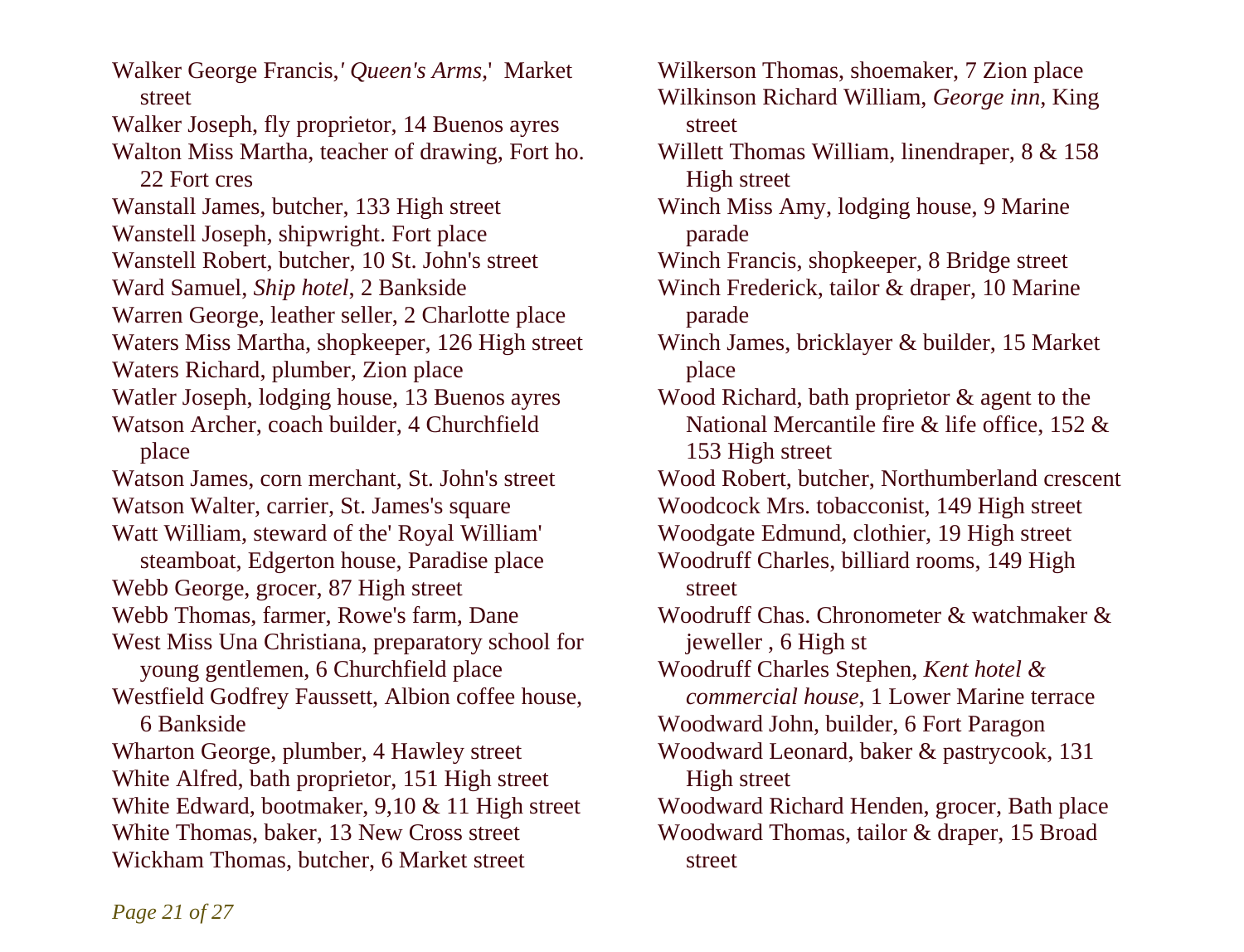Woolley Thomas, solicitor, 1 Churchfield place Woolls John, grocer, 3 Cranbourn alley Wootton & Son, hoymen & cornfactors, 125

High street

Wootton Edward, chemist, 136 High street

- Wootton Henry, registrar of births, deaths & marriages for the Margate district, 17 Union crescent
- Wootton Henry, dealer in hay, Dairy cottage, Long Mill la
- Wootton Thomas, cabinet maker, 5 Hawley street
- Worthington Miss Mary Ann,preparatory school, Waterloo pl
- Wright Edward R. H. *Royal York Hotel*, Marine parade
- Wright James Edward, solicitor & notary, 36 Hawley sq

Wright James Josiah, boat builder, 6½ Crescent place

Yeomanson Francis, bootmaker, 44 King street Yeomanson Samuel, greengrocer & corn chandler, 20 Zion pl Yeomanson William, bootmaker, 6 Queen street Young Frederick, blacksmith, Garlinge Young Mrs. Mary, lodging house, 18 Crescent place Young Mrs. Mary,' *Walmer Castle,*' Churchfield place Young Thomas, beer retailer, Garlinge Young William,' *Hope & Anchor,*' High street

POST OFFICE.—Frederic Gore, postmaster, Cecil square. Money orders are granted & paid at this office. Letters from London, via Dover & railway, arrive at 6 a.m. & dispatched ½. past 9 p.m. Box closes at 9; letters may be posted with one extra stamp to 20 min. past 9, then box finally closes. Letters from London (by day mail) arrive ½ past 3 p.m.; delivered as soon as sorted. Letters dispatched to London at  $\frac{1}{4}$  past 8 a.m. Box closes at 8; letters taken until 5 min. past 8,

with one extra stamp. Letters also to Ramsgate & Broadstairs dispatched at the same times as the morning & the evening London mails

#### BANKERS:—

- *Cobb & Co*. King street; draw on Barnett, Hoares' & Co. Lombard street
- *Savings' Bank,* Market pl. Wm. Church Brasier, actuary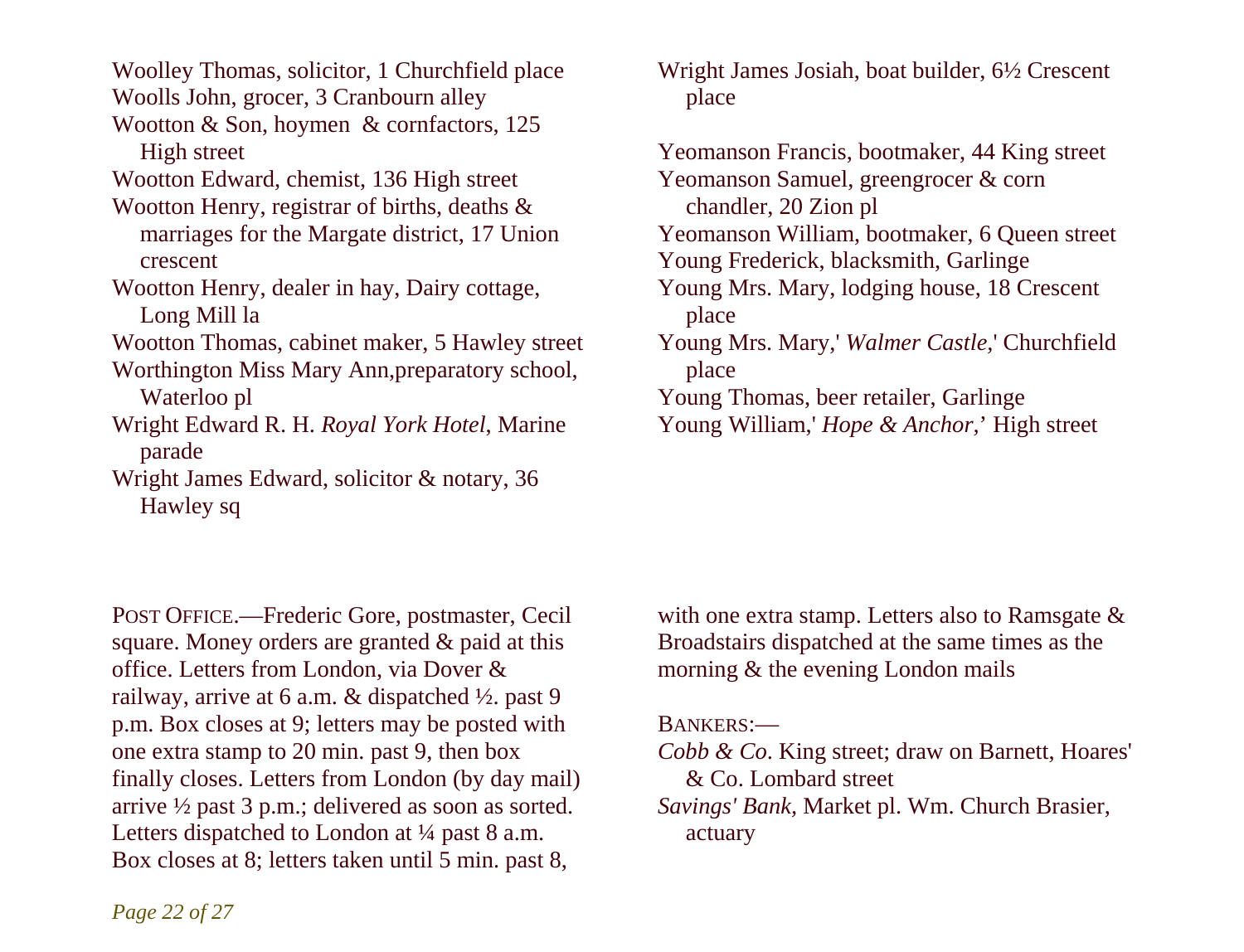INSURANCE AGENTS :—

*Alliance*, Robert Chappell Osborne, High street *Atlas*, Thomas H. Keble, 137½ High street *County Fire*, Frederic Gore, 4 Cecil square *Crown Life*, Charles Sandys Lewis, Churchfield *English & Scottish Law Life & Loan Ass*. S. Peake *Etonian & General Life*, James Prebble, High street *Globe*, Stephen Wootton, High street *Imperial*, George Goodale, Cecil square *Law Life*, John Harvey Boys, 33 Hawley square *London Assurance Fire & Life*, John Matthew, Market pl *London Indisputable Fire*, James Denne, Queen street *Medical, Invalid & General Life*, Geo. H. Phillpott *Metropolitan Counties Fire & Life,* James Gower, Hawley sq *National Mercantile Life Ass*. Richard Wood, High st *Norwich Union*, Joseph Staner, High street *Pelican Life*, Richard Jenkins, 50 Hawley square *Phoenix Fire*, Richard Jenkins, 50 Hawley square *Provident Life*, Frederic Gore, 4 Cecil square *Royal Exchange*, William Henry Valder, Lombard street *Star Life*, John Skelton, High street *Sun*, Samuel Lewis, at Cobb's bank, King street

LAW & PUBLIC OFFICERS:— *Clerk to the Magistrates*, John Harvey Boys, India house *Clerks to the Commissioners of Land, Assessed, Property & Income Taxes*, Brooke & Mertens, Cecil square *Joint Registrar to the Commissioners of Salvage & Notary Public*, William Brooke, Cecil square *Notary Public & Clerk to the Commissioners of the Town*, James Ed. Wright, Hawley square *Deputy to the Mayor of Dover & High Constable,* Francis William Cobb, esq *Sub-Deputy & Deputy to ditto*, Richard Jenkins *Collector of Droits*, John Elgar Draper, 9 Paradise street *Vice-Consul for France, Holland, Prussia, Sweden, Norway, Hanover & United States, & Agent for Lloyd's,* George Hammond, jun. Lombard street *Harbour Master*, John Seath Stranack *Registrar of Births, Deaths & Marriages*, Hen. Wootton, Union crescent PUBLIC ESTABLISHMENTS :-*Custom House,* Thomas Stribley, sub-collector, Bankside; Henry Casswell, tide waiter

*Preventive Station*, Newgate, Lieut. Finemore, R.N..Lieut. Hemer, R.N. Westbrook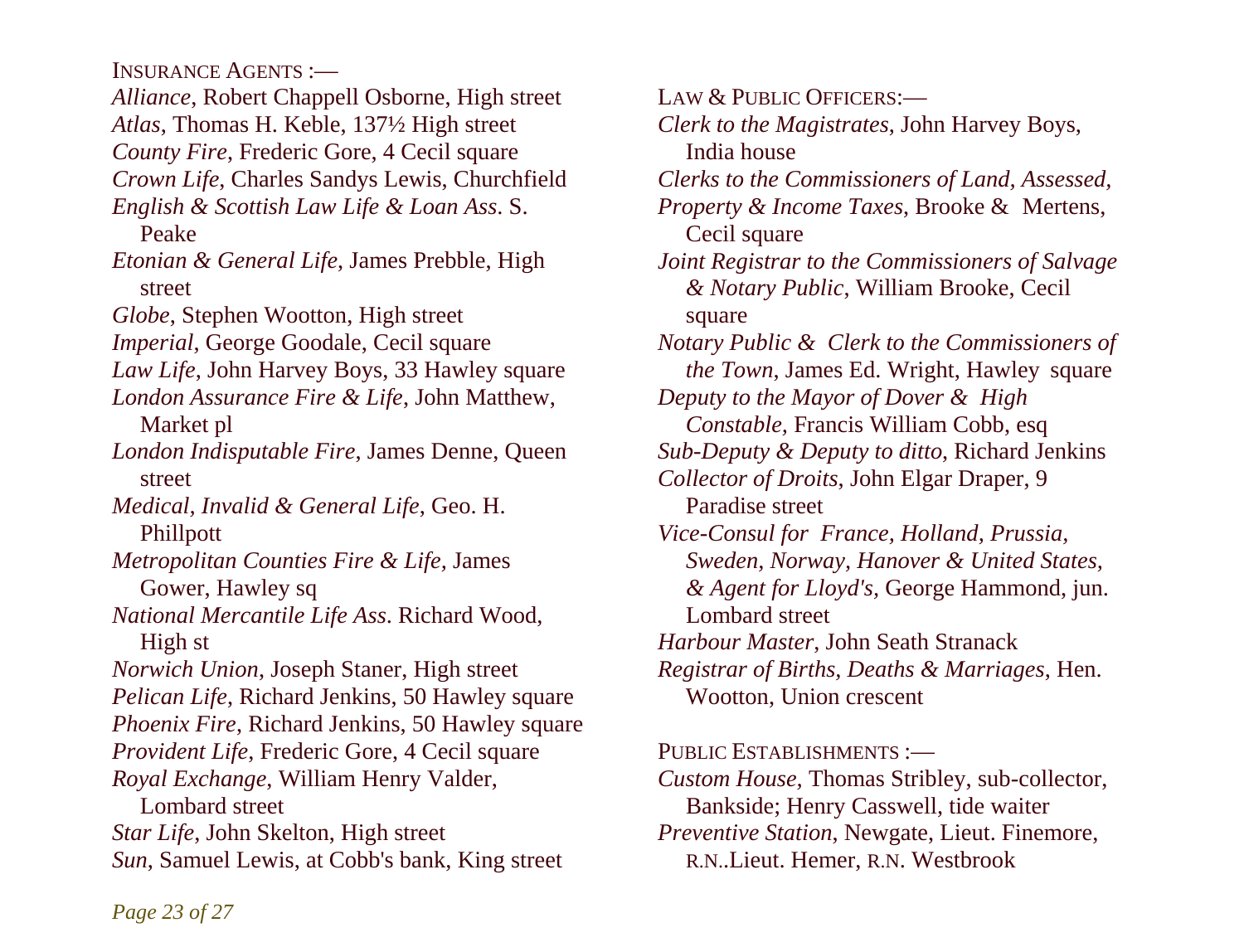*Excise Office*, Isaac Ballard, supervisor,' Queen's Arms,' Duke street

- *Margate Harbour Pier Company*, George Yeates Hunter, chairman; John M. Cobb, deputy chairman; Charles Taddy Hatfield, treasurer; Stephen Sackett Chancellor, chief clerk ; J. E. Draper, collector of droits; John S. Stranack, harbour master; William Caveler, surveyor; Lewis Samuel, registrar
- *Corn Market*, at the Fountain inn, King street, every thurs. at 3p,m
- *Town Hall*, Market place
- *Theatre Royal*, Addington street
- *Gas Works*, King street, John Wilkinson, secretary
- *Police Station*, Stephen Cullum Marchant, inspector
- *Literary & Scientific Institution*, Rev. Samuel Prosser, M.A. president; George Henry Hoffman, treasurer; Joseph Staner & John Poussett, esqrs. hon. secs.; Rd.Edwards, curator
- *Royal Sea Bathing Infirmary*, Alderman Michael Gibbs, treasurer; John Paul, sec.; Mrs. Ann Almond, matron
- *Margate Philanthropic Institution*, Fountain inn, King street; Her Royal Highness the Duchess of Kent, patroness; James Tomlin, patron; Francis William Cobb, James Edward Wright, George Yeates Hunter, & William

 Brooke, trustees; Stephen Sackett Chancellor, treasurer & president; Edwd.Thos. Relph, vice-president; James Cutten, secretary *Drapers' Alms Houses* 

#### PLACES OF WORSHIP :-

*St. John the Baptist*, Rev. Wm. Edward Hoskins, vicar; Rev. Francis Baynham, curate *Trinity*, Rev. Samuel Prosser, minister; Rev. Sydney Smith, evening lecturer *Roman Catholic*, Rev. T. Costegan *Baptist Chapel (Ebenezer)*, Rev. John Rogers *Wesleyan*, Rev. Joseph Holles *Lady Huntingdon's (Zion),* Rev. Caleb Bird *Independent*, Cecil street, Rev. Frederick Beckley

#### PUBLIC SCHOOLS :-

*British* (for boys & girls), New Cross st. Alfred White, master; Miss B. Honey, mistress *National,* Geo. Chexfield, master; Miss Mansfleld, mistress *Infant,* John Healing, master; Mrs. Healing, mistress

#### POSTING HOUSES:—

York hotel, E. R. H. Wright

Duke's Head hotel, Henry McAdam, Bankside White Hart hotel, John Colley, Marine parade

*Page 24 of 27*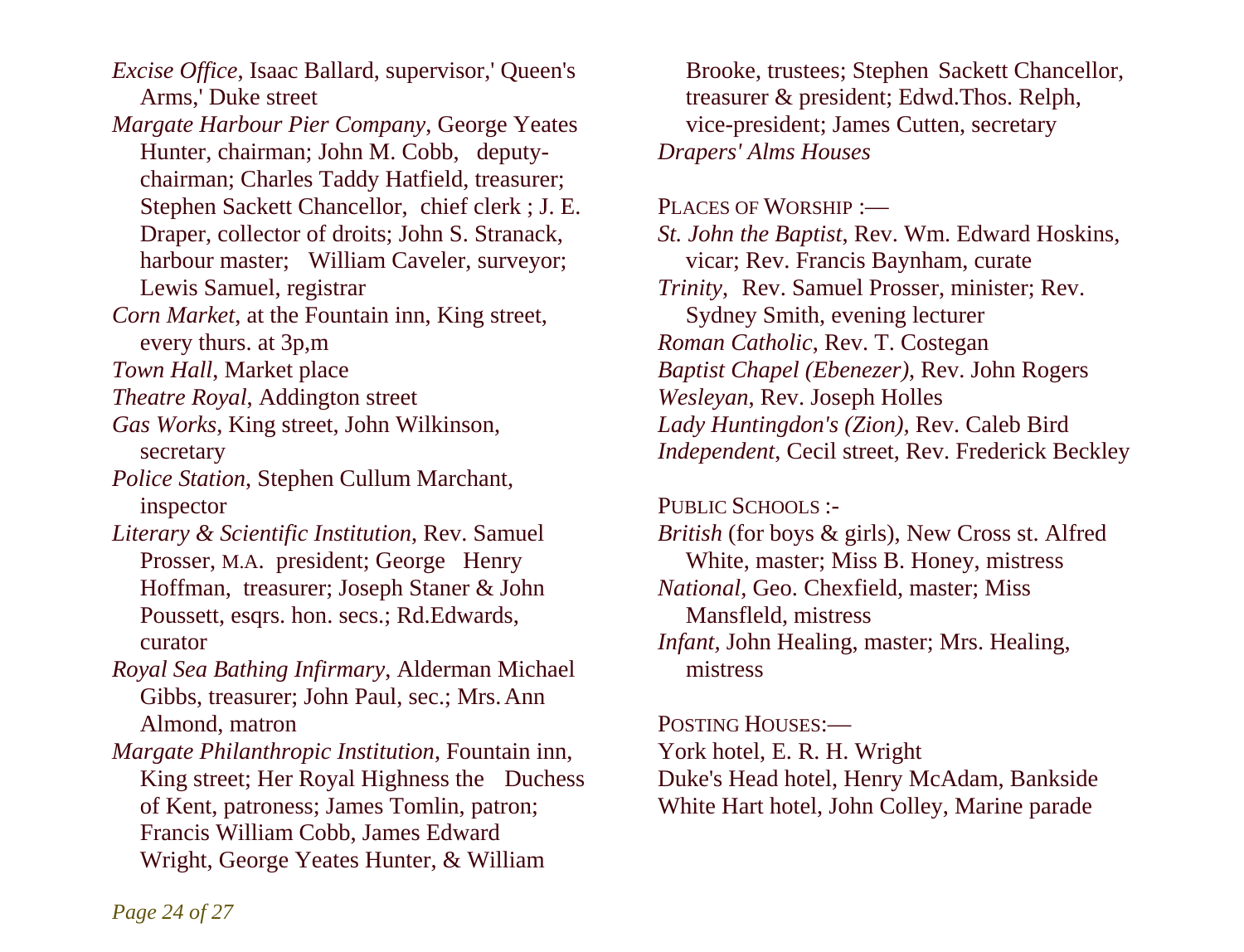WATER CONVEYANCE*:-*  Wootton's hoys to Wool quay, every sat Steam vessels every morn, to London in summer, & three times a week in winter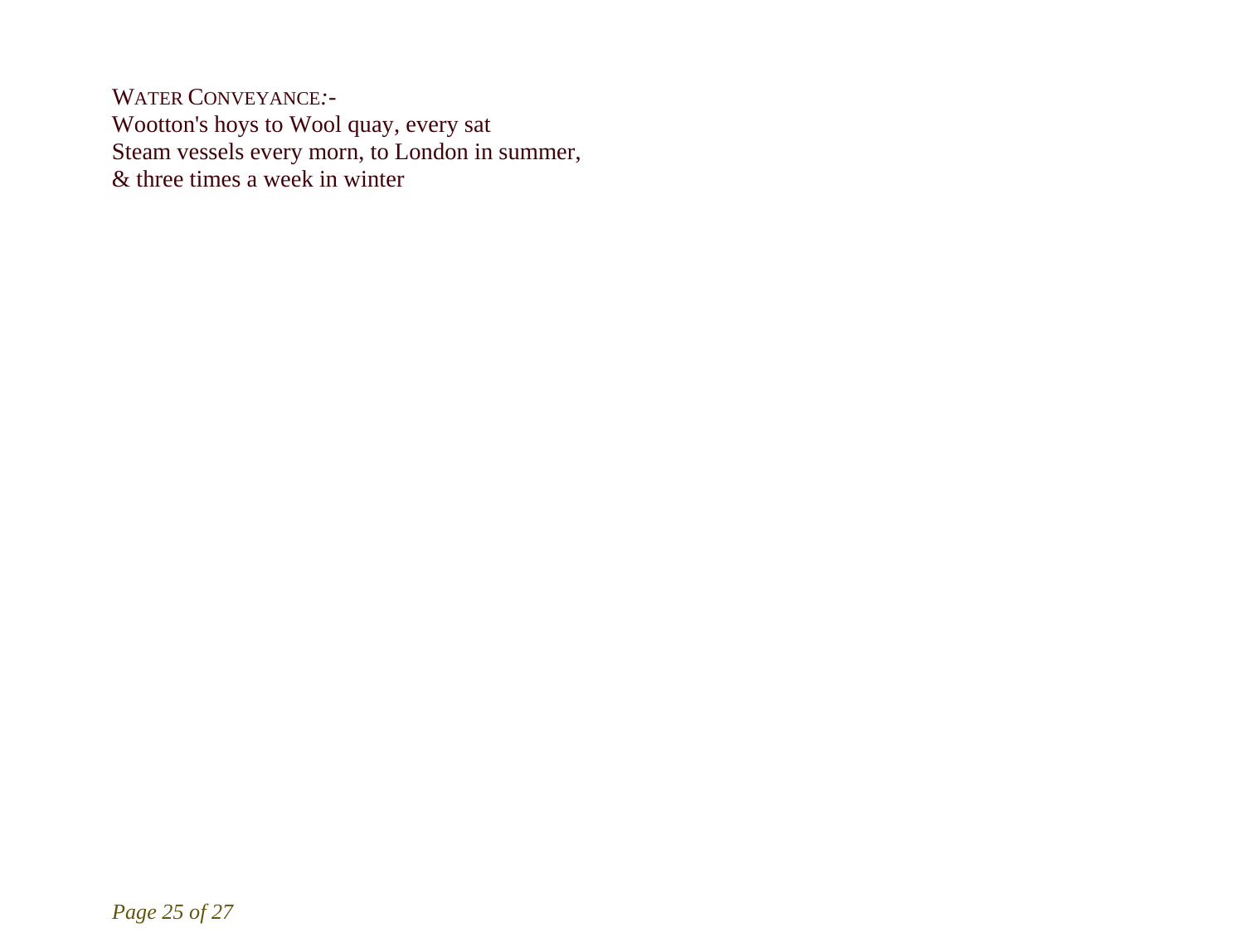## **BIRCHINGTON**

BIRCHINGTON (the town of birches) is a sea parish, 3½ miles south-west of Margate in. the Hundred of Ringslow, and Union and Isle of Thanet. The ground is rather rising, and is bounded on the sea coast by bluff cliffs, indented by Westgate Bay and Epple Bay. The village lies along the turnpike road from London and Canterbury to Margate, about  $\frac{3}{4}$  of a mile in length. Its population, in 1841, was 874, and its area 1,760 acres. It is included in the Cinque Port liberty of Dover. The Property Tax assessment, in 1842, was £8,130. The church, dedicated to All Saints, is a handsome edifice, containing some antique monuments of the families of Quex and Crispe: also brasses, of the date of 1449. There it a National school, and a Wesleyan and Baptist chapel.

#### **GENTRY.**

Cotton Henry Perry, esq. Quex park Edwards Robert, esq Friend John, esq. Brook's end Friend, John, esq. Birchington place Neame Miss Charlotte Neame Edward, esq

Neame Francis, esq Neame Miss Maria Neame William, esq Sankey Mrs. Sarah Whish Rev. Henry Fulham [curate]